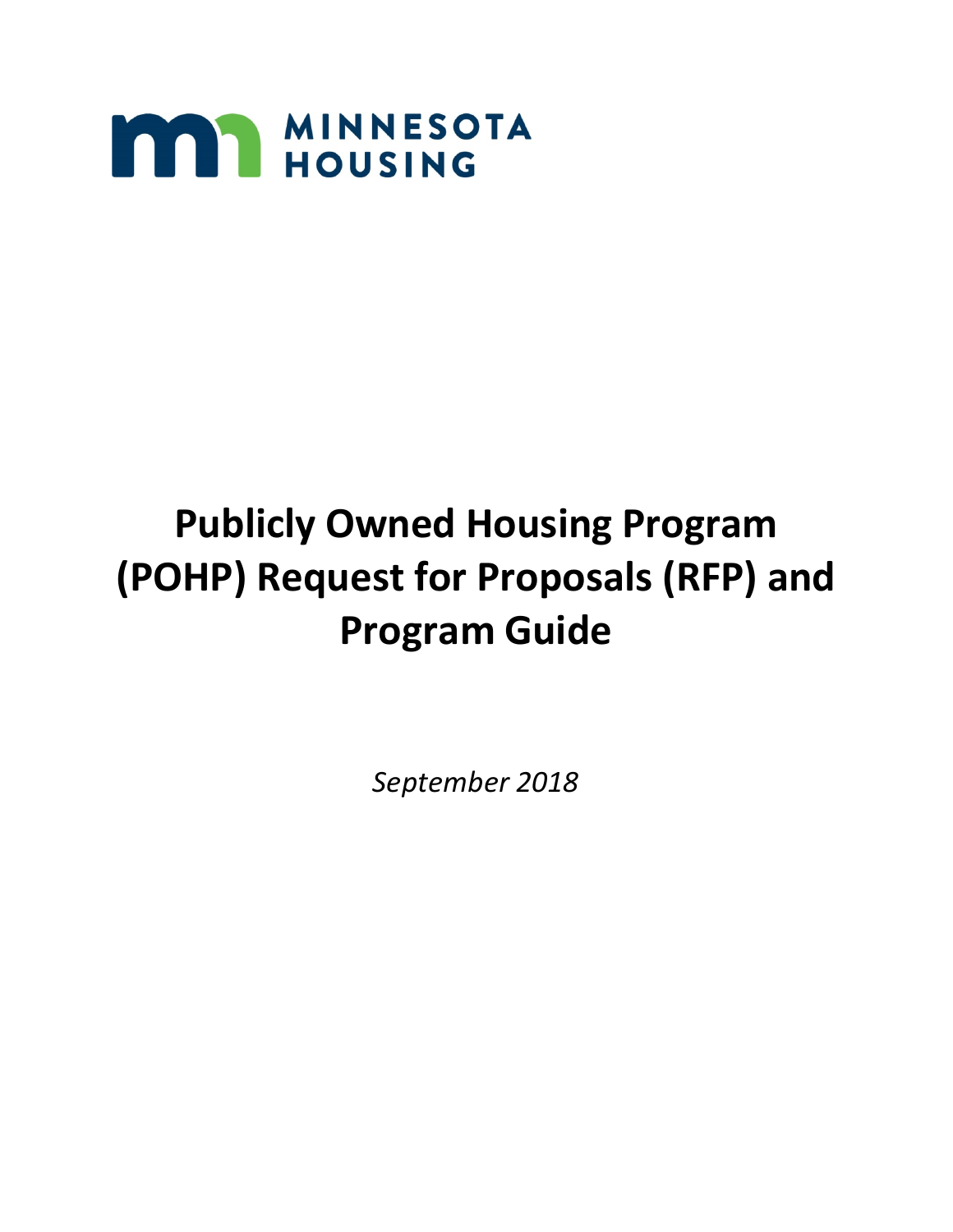

*The Minnesota Housing Finance Agency does not discriminate on the basis of race, color, creed, national origin, sex, religion, marital status, status with regard to public assistance, disability, familial status, gender identity, or sexual orientation in the provision of services.*

*An equal opportunity employer.*

*This information will be made available in alternative format upon request.*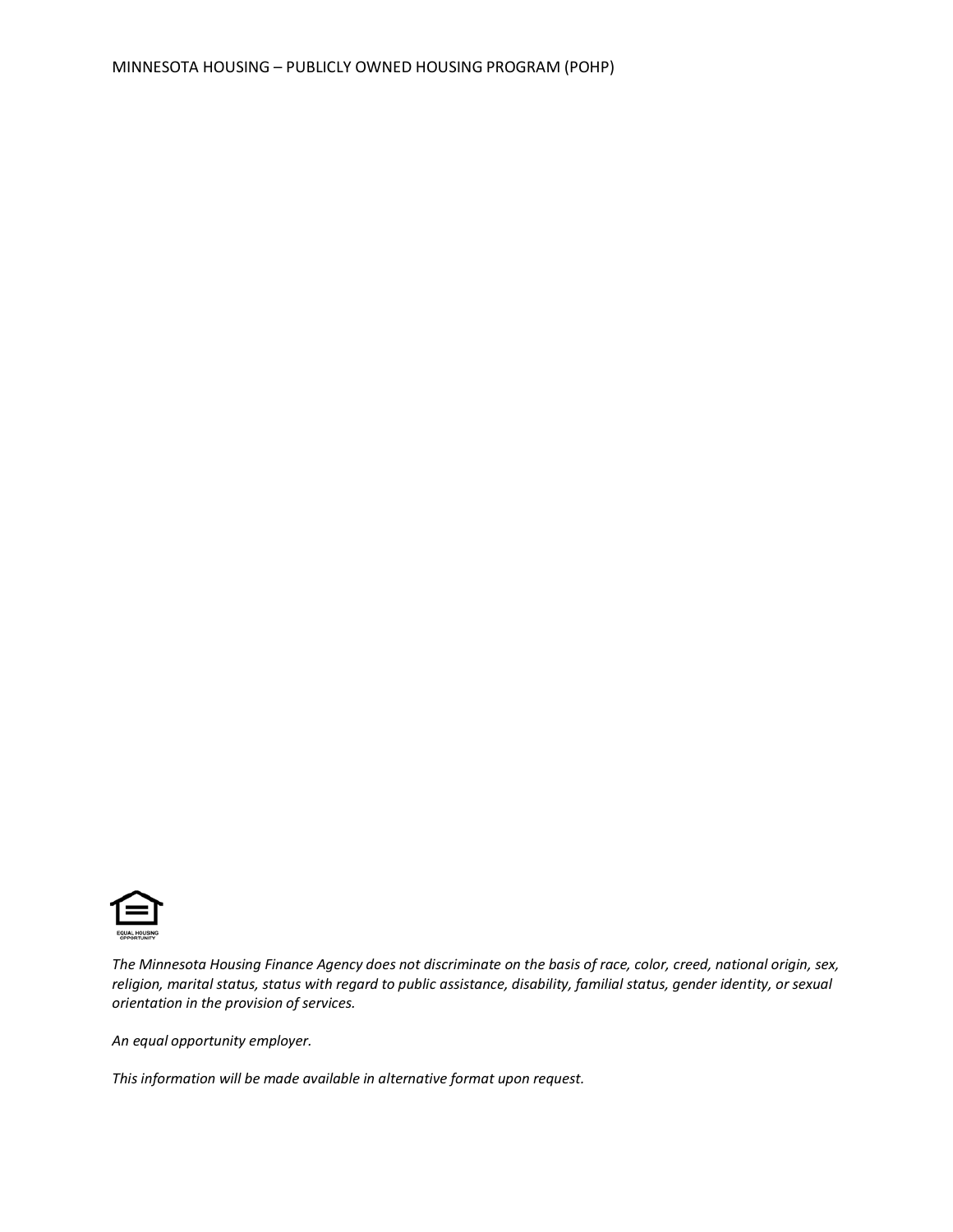# **Table of Contents**

| 1.01 |                                                                     |  |
|------|---------------------------------------------------------------------|--|
| 1.02 |                                                                     |  |
|      |                                                                     |  |
| 2.01 |                                                                     |  |
| 2.02 |                                                                     |  |
| 2.03 |                                                                     |  |
| 2.04 |                                                                     |  |
| 2.05 |                                                                     |  |
|      |                                                                     |  |
| 3.01 |                                                                     |  |
| 3.02 |                                                                     |  |
| 3.03 |                                                                     |  |
| 3.04 |                                                                     |  |
| 3.05 |                                                                     |  |
| 3.06 |                                                                     |  |
|      |                                                                     |  |
| 4.01 |                                                                     |  |
| 4.02 |                                                                     |  |
|      | Chapter 5 – Post-Selection Processing, Loan Terms and Conditions  9 |  |
| 5.01 |                                                                     |  |
| 5.02 |                                                                     |  |
| 5.03 |                                                                     |  |
| 5.04 |                                                                     |  |
| 5.05 |                                                                     |  |
|      | Chapter 6 - Design Review and Construction Management 11            |  |
| 6.01 |                                                                     |  |
| 6.02 |                                                                     |  |
| 6.03 |                                                                     |  |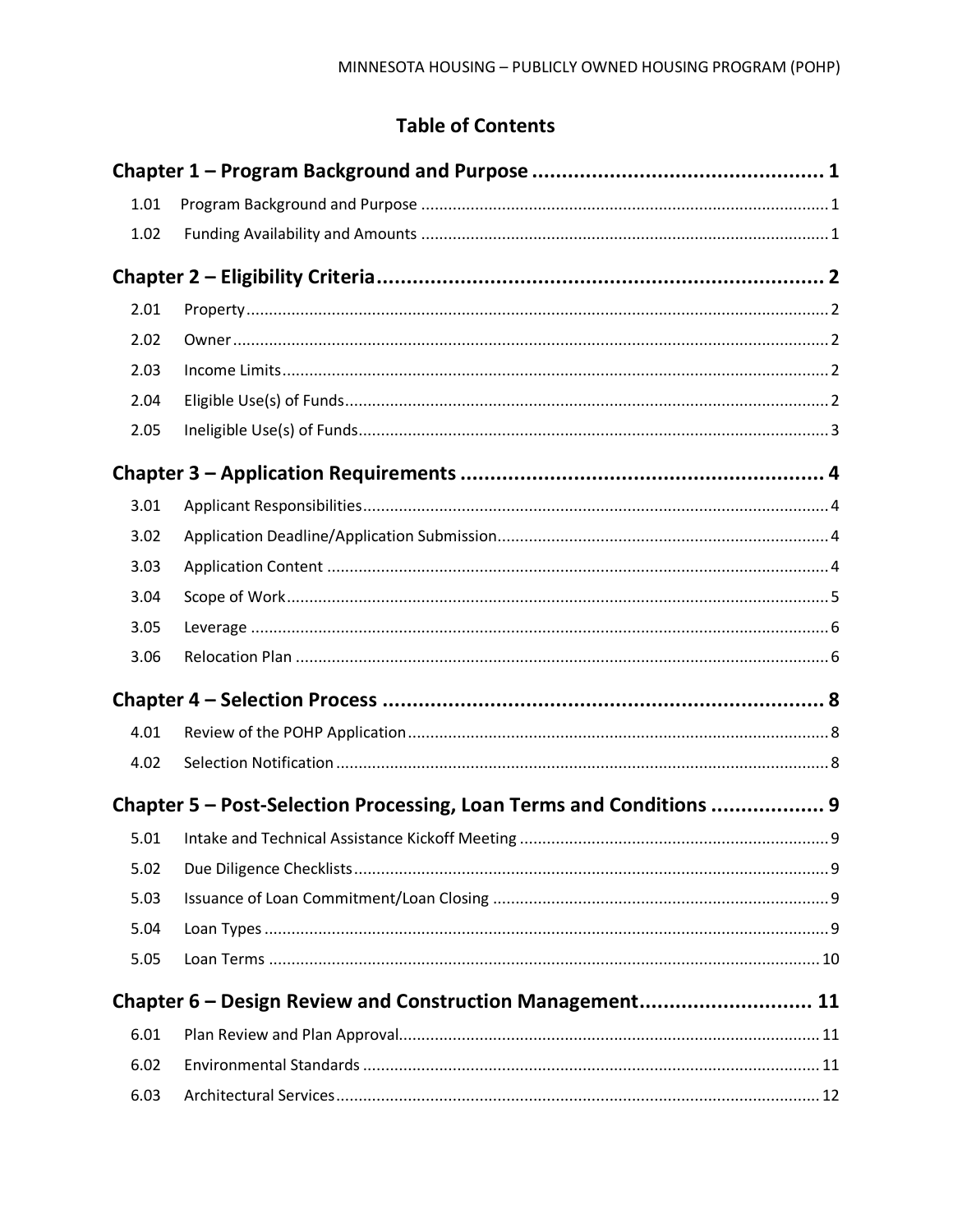| 6.04 |                                                                           |    |
|------|---------------------------------------------------------------------------|----|
| 6.05 |                                                                           |    |
| 6.06 |                                                                           |    |
| 6.07 |                                                                           |    |
| 6.08 |                                                                           |    |
| 6.09 |                                                                           |    |
| 6.10 |                                                                           |    |
| 6.11 |                                                                           |    |
|      |                                                                           |    |
| 7.01 |                                                                           |    |
| 7.02 |                                                                           |    |
|      |                                                                           |    |
| 7.03 |                                                                           |    |
|      |                                                                           |    |
|      | Chapter 9 – Fraud, Misuse of Funds, Conflict of Interest, Suspension, and |    |
|      |                                                                           |    |
| 9.01 |                                                                           |    |
| 9.02 |                                                                           |    |
| 9.03 |                                                                           |    |
| 9.04 |                                                                           |    |
| 9.05 |                                                                           |    |
|      |                                                                           | 19 |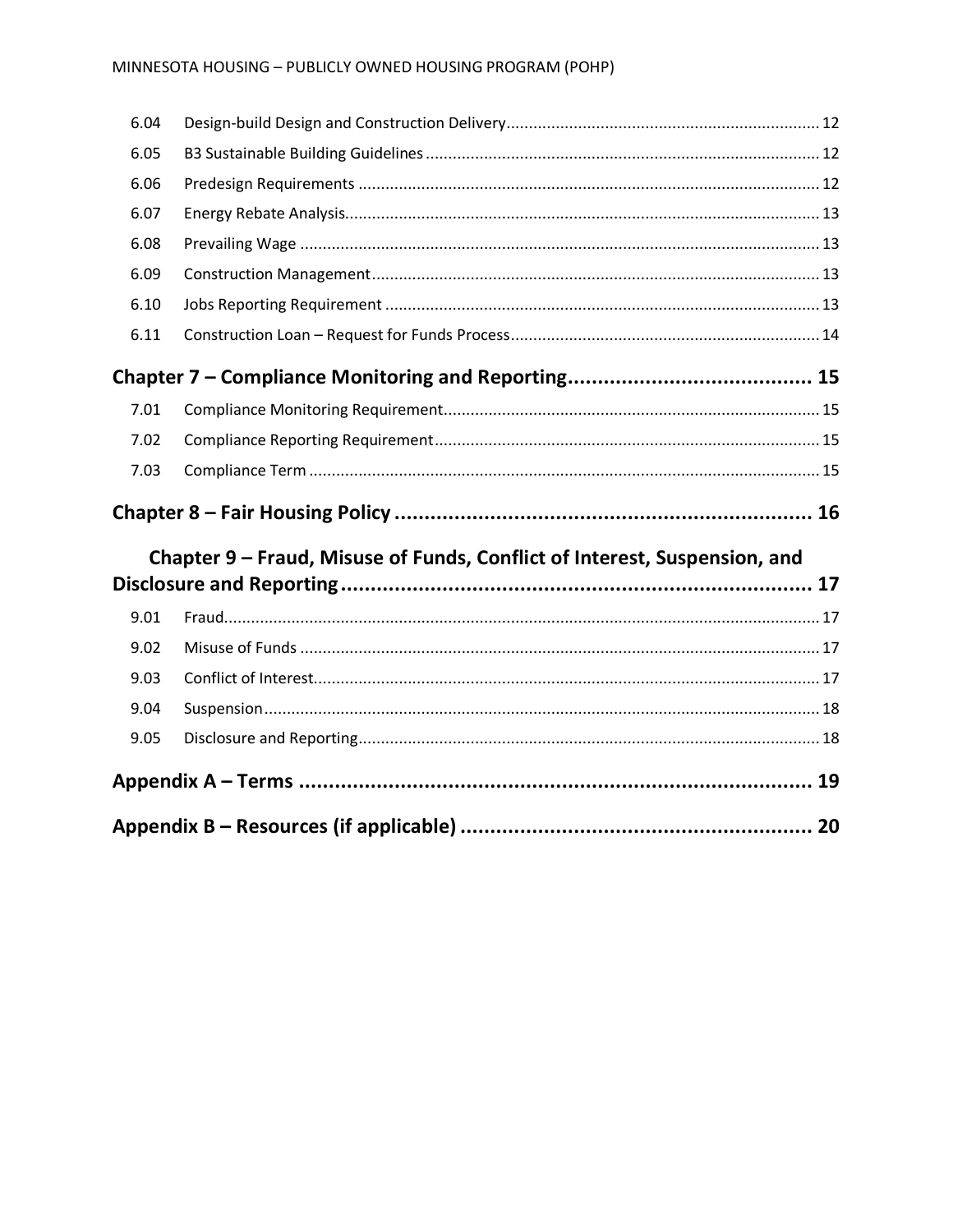# <span id="page-4-0"></span>**Chapter 1 – Program Background and Purpose**

## <span id="page-4-1"></span>**1.01 Program Background and Purpose**

The Publicly Owned Housing Program (POHP) was first established by the Minnesota Legislature in 2005 to offer assistance to Housing and Redevelopment Authorities (HRAs)/Public Housing Authorities (PHAs) that provide public housing to individuals and families (households with children). The purpose of POHP is to rehabilitate and preserve public housing units. POHP funds are provided in the form of a 20-year, deferred, forgivable loan to HRAs/PHAs that operate public housing.

Since 2005, POHP has received increased funding and support from the Minnesota Legislature and continues to provide assistance to HRAs/PHAs funded by the sale of General Obligation (GO) bonds. GO bonds are issued by Minnesota Management and Budget (MMB) and are backed by the full faith and credit of the state of Minnesota.

Minnesota Statutes sections [§16A.695](https://www.revisor.mn.gov/statutes/?id=16A.695) and [§462A.202](https://www.revisor.mn.gov/statutes/?id=462A&view=chapter#stat.462A.202) govern the use of GO bond proceeds, which require the project to be owned by a state agency or political subdivision and require a public program be provided in the project. Priority uses of POHP funds include:

- Rehabilitation of public housing, particularly to address health and life safety, accessibility, energy and water efficiency, and critical needs that have an expected useful life of more than 10 years
- Improvements of a capital nature

#### <span id="page-4-2"></span>**1.02 Funding Availability and Amounts**

- Up to \$8 million is available through the 2018 POHP RFP.
- There is no minimum or maximum loan request limit.
- Minnesota Housing may fund all or part of a project identified within the application.
- Minnesota Housing must, by law, give priority among comparable project proposals to those that maximize federal resources such as capital funds, or local (non-state) resources such as philanthropic, community foundations, and/or utility rebates. There is not a required minimum percentage for leverage.
- All HRAs/PHAs are encouraged to apply, even if they have limited, leveraged resources.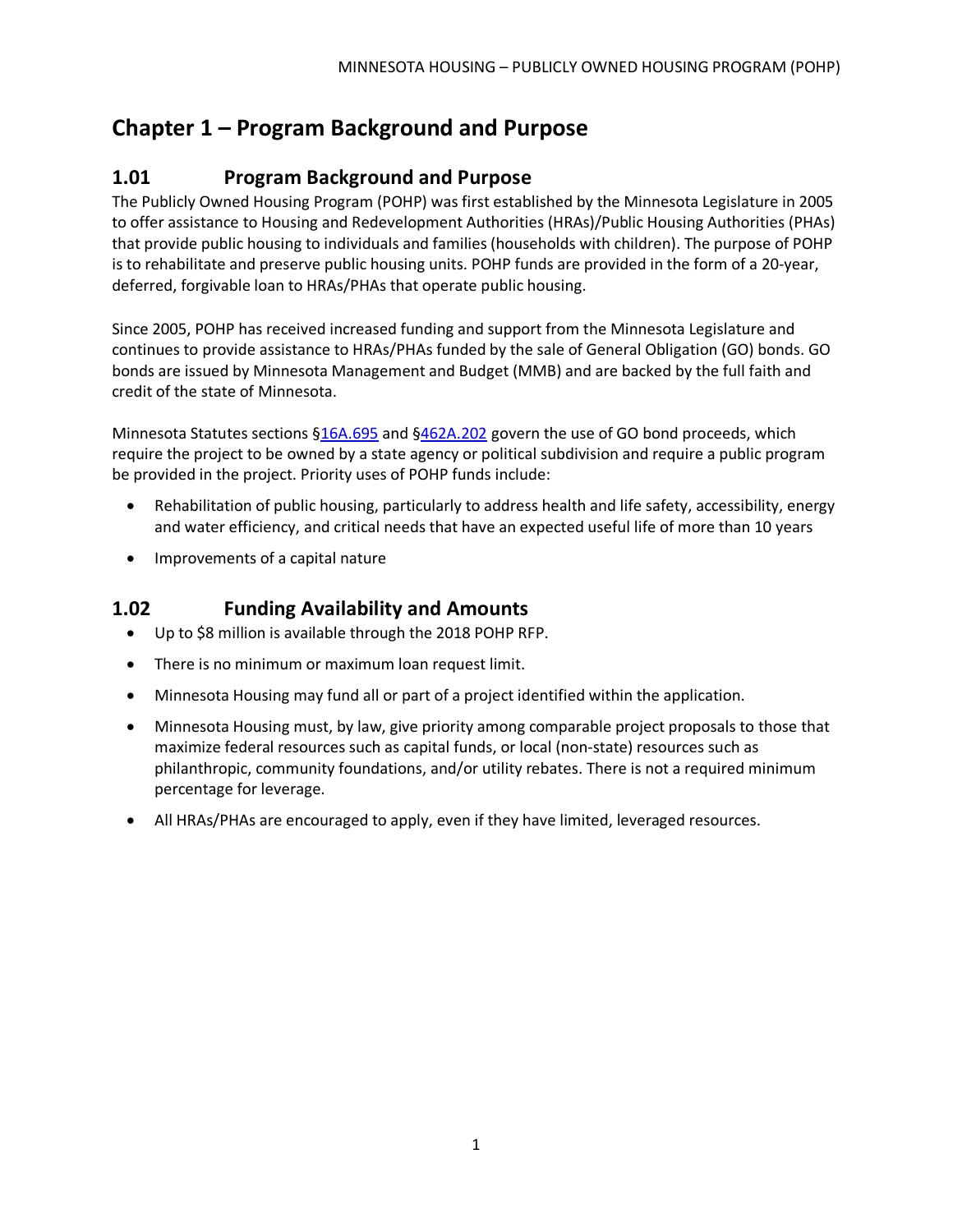## <span id="page-5-0"></span>**Chapter 2 – Eligibility Criteria**

#### <span id="page-5-1"></span>**2.01 Property**

- The property must be public housing, defined as housing for low-income people that is financed, in whole or in part, by the federal government and owned and operated by an HRA, a PHA, or a Community Development Agency (CDA) formed by a city or a county.
- The property must be an existing building(s).
- An HRA/PHA may apply for more than one development; the development should contain a minimum of four units. Because of the limited amount of POHP funding available in 2018, it is advisable to prioritize which development has the most imminent needs.
- All types of public housing (e.g., single family scattered site, duplexes, townhomes and high rises) are eligible to apply.
- **NOTE:** Since POHP loans are funded by GO bonds, the property must remain in public ownership for a 35-year compliance period. As a result, POHP loans are incompatible with Rental Assistance Demonstration (RAD) transactions that involve a transfer of ownership to a non-public owner.

#### <span id="page-5-2"></span>**2.02 Owner**

All applicants must satisfy the following requirements:

- The applicant must have the authority to own and operate the project, enter into the loan agreements required by Minnesota Housing, and comply with the requirements of Minnesota Statutes sections §16A.695 and §462A.202
- The applicant must be a local unit of government, such as a city, county or HRA/PHA as defined in Minnesota Statutes section §462C.02, subdivision 6.
- The applicant must have a current, audited Public Housing Assessment System (PHAS) rating of 80 or above. The PHAS rating system is operated by the U.S. Department of Housing and Urban Development's (HUD) Real Estate Assessment Center (REAC).
- The applicant (public owner) must directly operate and manage the project.

#### <span id="page-5-3"></span>**2.03 Income Limits**

All units in a project financed with POHP funds must be occupied by households whose income at the time of initial occupancy does not exceed the maximum household income as determined by HUD's Office of Public and Indian Housing.

A recipient of POHP funds may choose to restrict fewer than the total number of units in the development. This is an important consideration when applying for funds, as the number of restricted units will need to comply for the entire 35-year compliance period.

#### <span id="page-5-4"></span>**2.04 Eligible Use(s) of Funds**

Eligible uses of funds include but are not limited to:

• Expenditures of a capital nature such as design, rehabilitation or major remodeling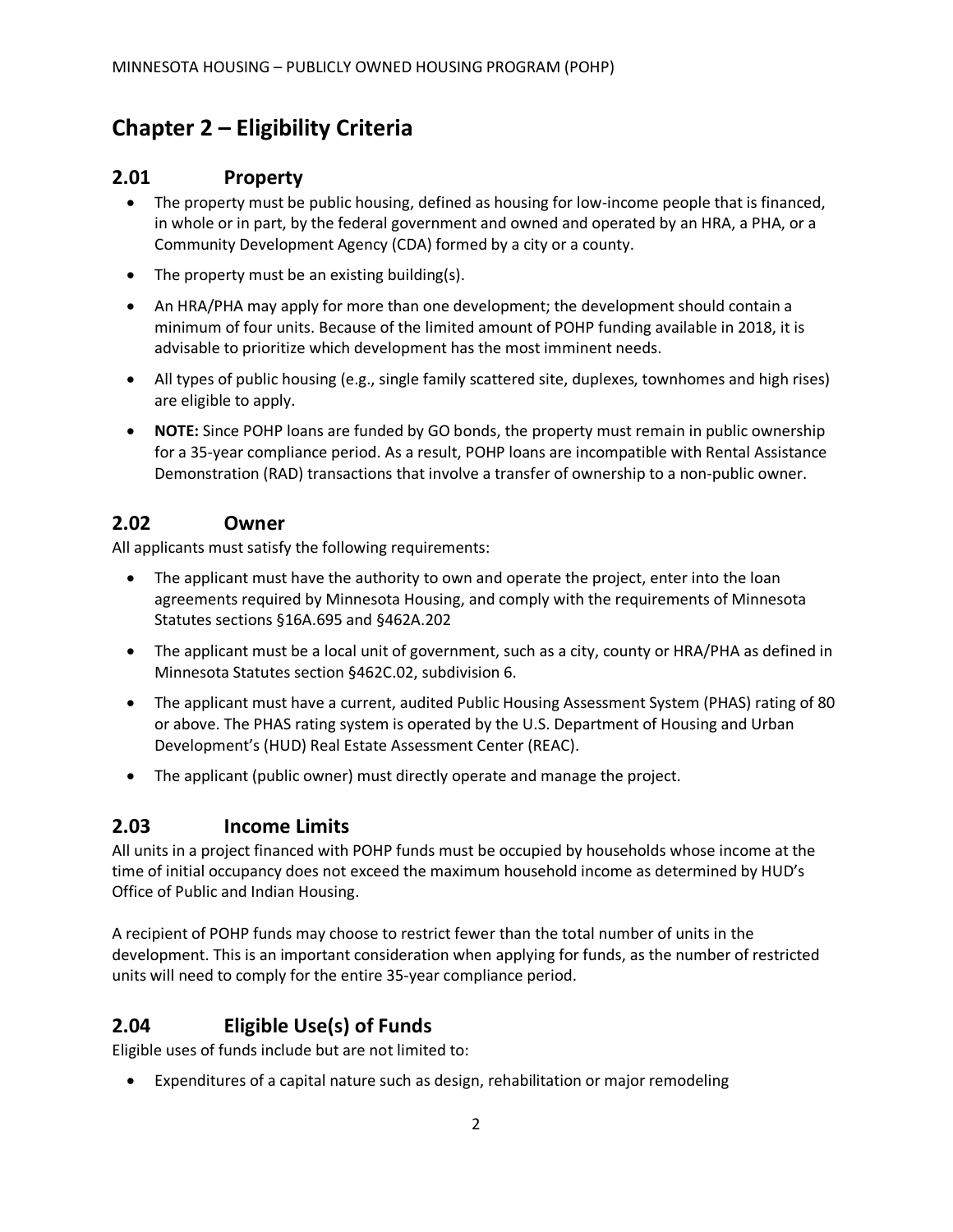- Major roof reconstruction or replacement
- Major window replacement
- Heating and cooling system replacement
- Elevator upgrades
- Other improvements that add value or life to a building and that are not of a recurring nature. In addition, these improvements must have an intended minimum life expectancy of ten years.
- An applicant's application may contain multiple work items. Minnesota Housing will review these items individually and determine how they pertain to the stated priorities of the program (health and life safety; accessibility; energy and water efficiency; critical needs).
- Applicants may request a project management fee not to exceed 5 percent of the net total development cost. The fee may be used to pay for soft costs directly related to costs associated with applying for POHP funds. Such costs may include administrative expenses, processing agent fees or construction management fees.

**NOTE:** All expenditures must be project specific and considered reasonable expenses associated directly to the proposed POHP renovation project.

#### <span id="page-6-0"></span>**2.05 Ineligible Use(s) of Funds**

Ineligible uses of funds include but are not limited to:

- Expenditures that are not of a capital nature, do not add value or life to a building, or are of a recurring nature
- Operating expenses and costs, reserves, market studies, up-front marketing expenses, hazard and liability insurance, legal fees not attributable to or betterment of the property, relocation expenses and other ongoing maintenance improvements
- Expenses that are incurred prior to formal Minnesota Housing board approval, with the exception of project specific, pre-renovation fees associated with scope of work development, design or engineering specifications.
- New construction of public housing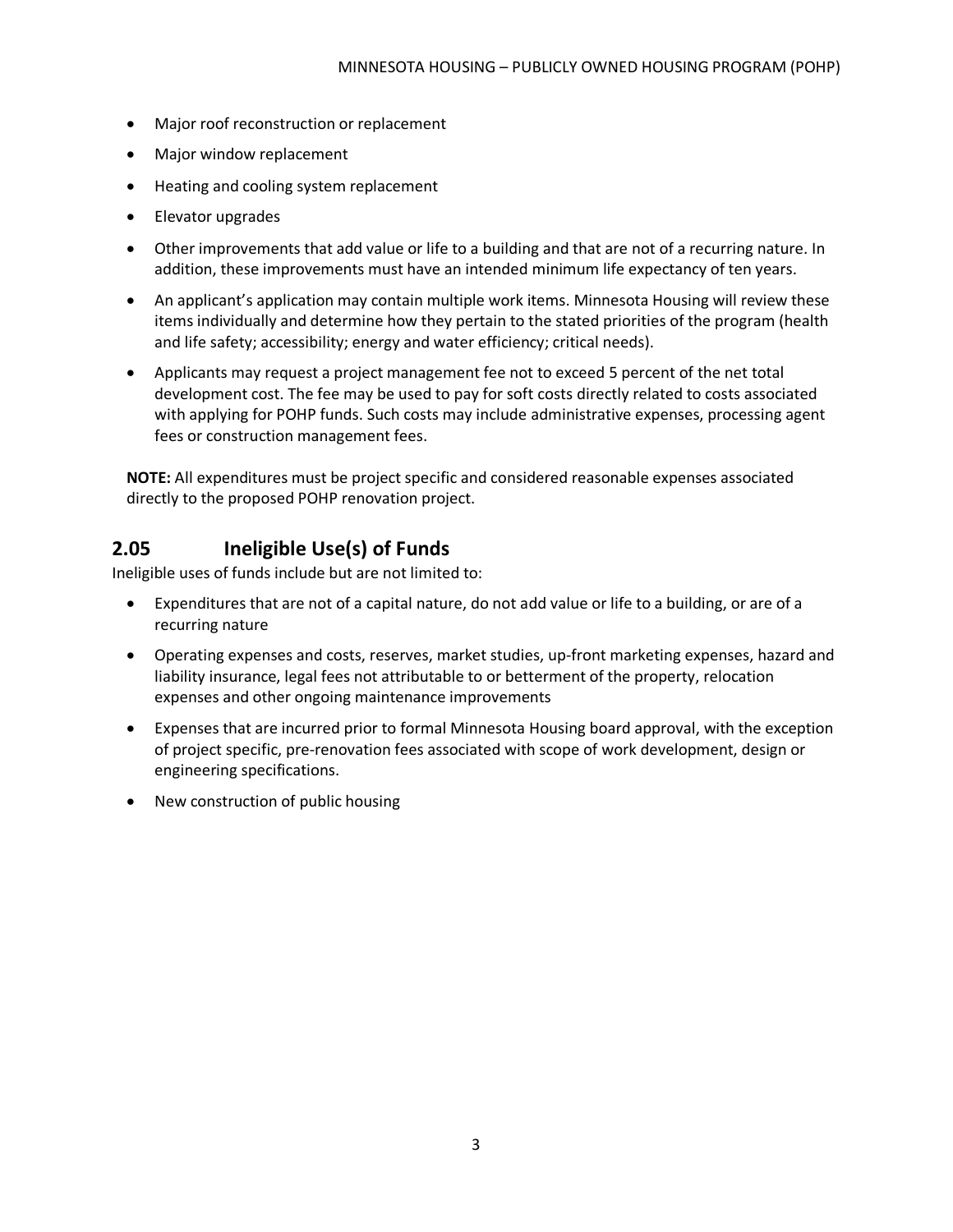## <span id="page-7-0"></span>**Chapter 3 – Application Requirements**

#### <span id="page-7-1"></span>**3.01 Applicant Responsibilities**

The applicant is responsible for understanding the submission requirements necessary for a complete application. Application materials will be available on Monday, September 17, 2018 on Minnesota Housing's website at [www.mnhousing.gov.](http://www.mnhousing.gov/sites/multifamily/pohp) The materials include the application checklist, the Narrative and Certifications, the POHP Workbook and supplemental materials.

**NOTE:** All applicants are required to schedule at least one technical assistance meeting either in person, virtually (GoToMeeting platform) or via phone with POHP program staff prior to submitting an application. To schedule a technical assistance meeting, contact Irene Ruiz-Briseno at 651.296.3837 or irene.ruiz-briseno@state.mn.us.

#### <span id="page-7-2"></span>**3.02 Application Deadline/Application Submission**

The application package must be received no later than 5:00 p.m. Central Standard Time (CST) on Wednesday, December 19, 2018.

Applicants must submit the application and all required materials using Minnesota Housing's Secure Upload Tool [\(www.mnhousing.gov](http://www.mnhousing.gov/) > Partner Login > Multifamily Applications). Follow the instructions that indicate which Minnesota Housing recipient email to use when submitting application materials.

The RFP process is highly competitive in nature. A typical funding round will result in requests that far exceed the amount of funding that is available; therefore, incomplete applications will not be processed, and resubmissions will not be allowed during the current RFP round.

For each funding round, applicants must use the most current version of application forms found on Minnesota Housing's website.

#### <span id="page-7-3"></span>**3.03 Application Content**

A separate, complete application must be submitted for each project.

The application package must include all of the following:

- POHP Application Checklist
- POHP Workbook
- Narrative and Certifications
- Most current Five-Year Capital Fund Program (CFP) Action Plan
- Most recent PHA capital needs assessment and any updates
- Most Recent Energy Audit, if available (completed within the last five years)
- Three years of PHAS score reports issued by REAC
- Two years of audited financial statements
- Annual operating budget for HRA/PHA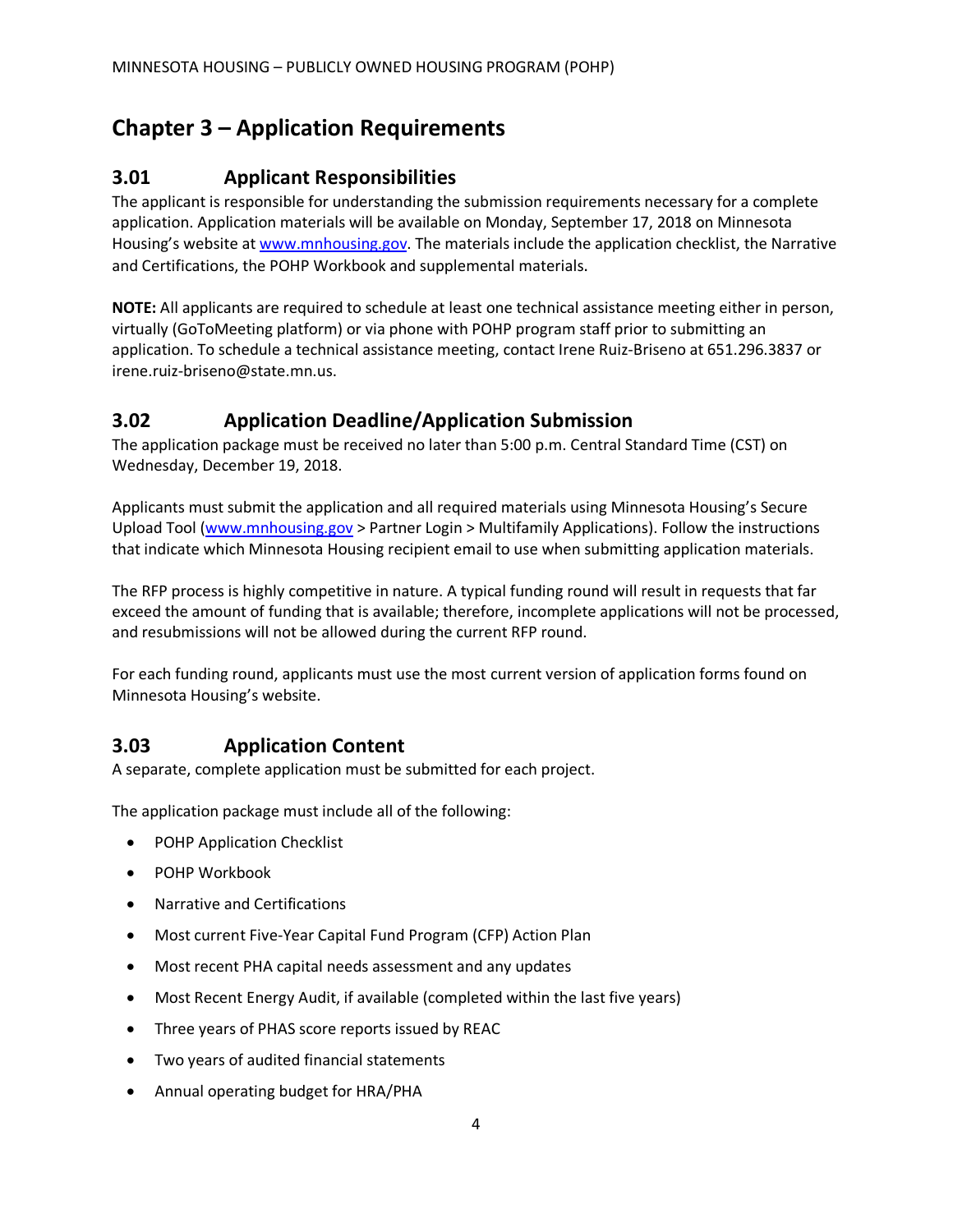- Most recent REAC inspection report
- Applicant Certification of Known Environmental Conditions
- Photographs of overall property, existing conditions and proposed improvement areas
- If available, provide any other information deemed appropriate to support the application, including currently available architectural or engineering plans such as site plans, floor plans, exterior building elevations, product specifications, elevator modernization proposals, 3D renderings, etc.

#### <span id="page-8-0"></span>**3.04 Scope of Work**

Rehabilitation scope of work items eligible for consideration under POHP may include but are not limited to:

#### **1. Health and Life Safety**

- a. Non-grandfathered, building or fire code violations such as fire alarms, smoke alarms, GFCI/AFCI protection, carbon monoxide (CO) alarms, nitrogen dioxide (NO<sup>2</sup>) alarms, fire egress, elevator upgrades
- b. Environmental remediation for mold, radon, friable asbestos, lead-based paint hazards, soil vapor, sound/noise
- c. Site improvements to correct tripping/fall hazards or other unsafe site conditions
- d. Replace, repair or remove any conditions of imminent structural collapse or failure
- e. Building envelope work to adequately prevent water or air penetration and prevent mold or other unsafe, interior health and life safety conditions
- f. Repair or replace systemic leaky or failed water and sewer piping
- g. Repairs or replacements of mechanical equipment, controls, ductwork, etc.
- h. Remedies to provide proper clothes dry venting and natural gas combustion equipment venting

#### **2. Accessibility**

- a. Compliance with Section 504 of the Rehabilitation Act of 1973, the Architectural Barriers Act, the Fair Housing Act, the Americans with Disabilities Act (ADA), and state accessibility requirements
- b. Improvements such as Universal Design features, reasonable accommodations requests and aging-in-place features

#### **3. Energy and Water Efficiency**

- a. Replacement of inefficient plumbing fixtures with water conserving fixtures
- b. Replacement of inefficient/antiquated Heating Ventilating and Air Conditioning (HVAC), lighting, controls, etc.
- c. Weatherization improvements such as additional insulation, air-bypass sealing, exterior window/door upgrades, or other energy efficiency strategies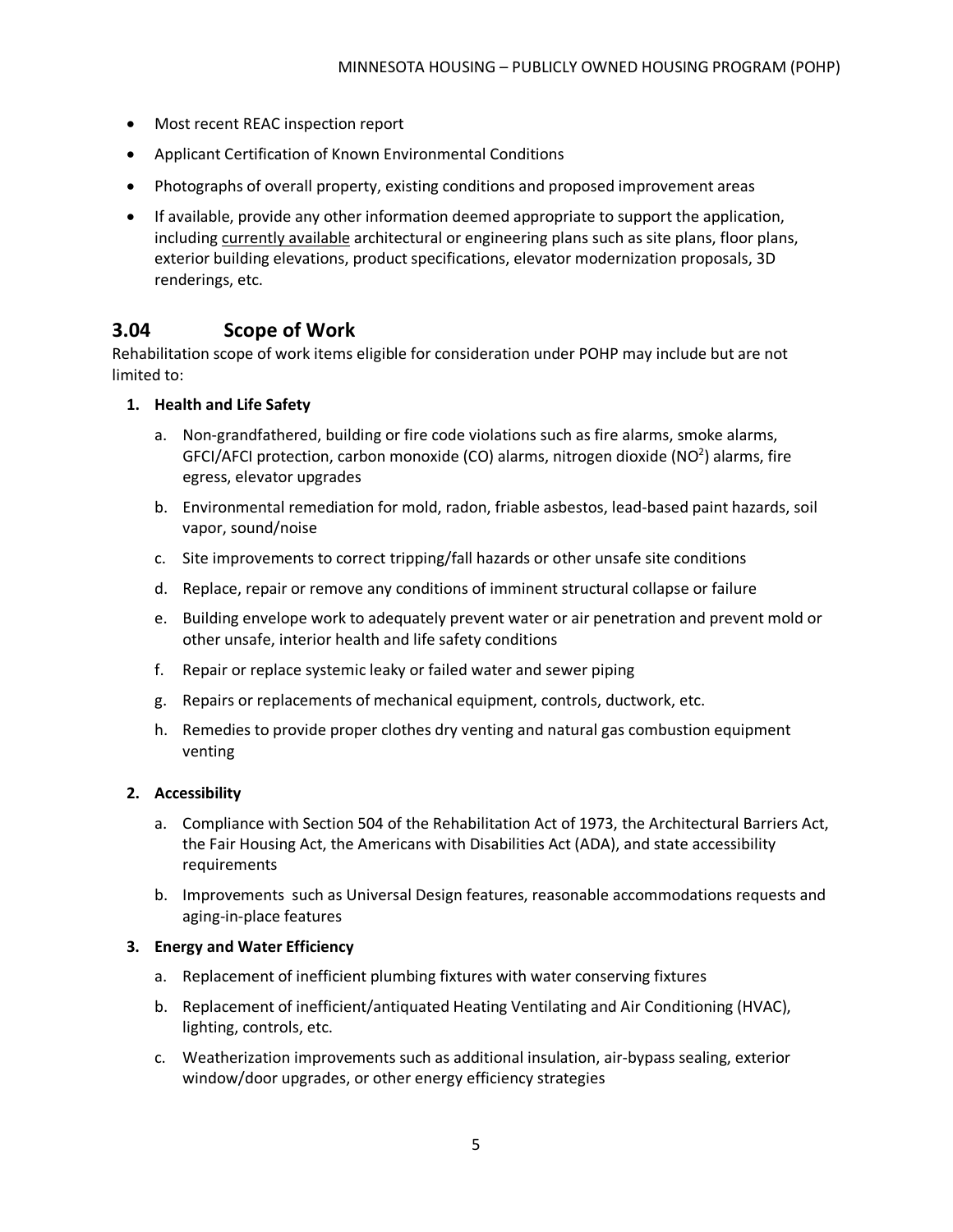d. Renewable energy systems may be considered if supported by a third-party analysis with a simple 10-year payback

#### **4. Critical Needs**

- a. Replacement or repair of items that outlived their expected useful life, are antiquated, wornout, or simply inoperable
- b. Conditions determined to be critical via a certified HUD Universal Physical Condition Standard (UPCS) or Real Estate Assessment Center (REAC) Deficiencies Inspection Report
- c. Any work described in Minnesota Housing's Rental Housing Design/Construction Standards (RHD/CS), Chapter 10 – Critical Needs and Preservation Housing Projects
- **5.** In general, scope of work items must include durability and life expectancy for at least 10 years.

#### <span id="page-9-0"></span>**3.05 Leverage**

For leverage, an HRA/PHA may submit an application showing the commitment of a portion of their capital fund; however, if your application were to be selected for funding, you could not close on the loan until these capital funds were available.

An applicant may commit unissued bond proceeds as leverage; however, the POHP loan cannot close until funds have been received. The HRA/PHA should be cautious in offering bond proceeds as leverage, in the event the bonds are not issued.

#### <span id="page-9-1"></span>**3.06 Relocation Plan**

Minnesota Housing prohibits involuntary displacement of residents from developments receiving Minnesota Housing funding. All existing developments must submit a relocation plan that addresses both temporary relocation and permanent voluntary displacement. The applicant must thoroughly assess the potential for displacement.

The plan must include:

- A description of the project
- Whether another funding source will require compliance with the Uniform Relocation Act (URA)
- A description of any temporary relocation, if any, that will occur based upon the scope of work
- A description of how tenants' needs will be accommodated while they are temporarily displaced
- If tenants with special needs will be affected, include a description of how those needs will be accommodated
- A description of what the development team will do to help displaced tenants who may be hard to house, for example, due to family size
- Any social or other services to be used, as appropriate
- The assistance and compensation that will be offered to tenants who will either be temporarily relocated or permanently and voluntarily displaced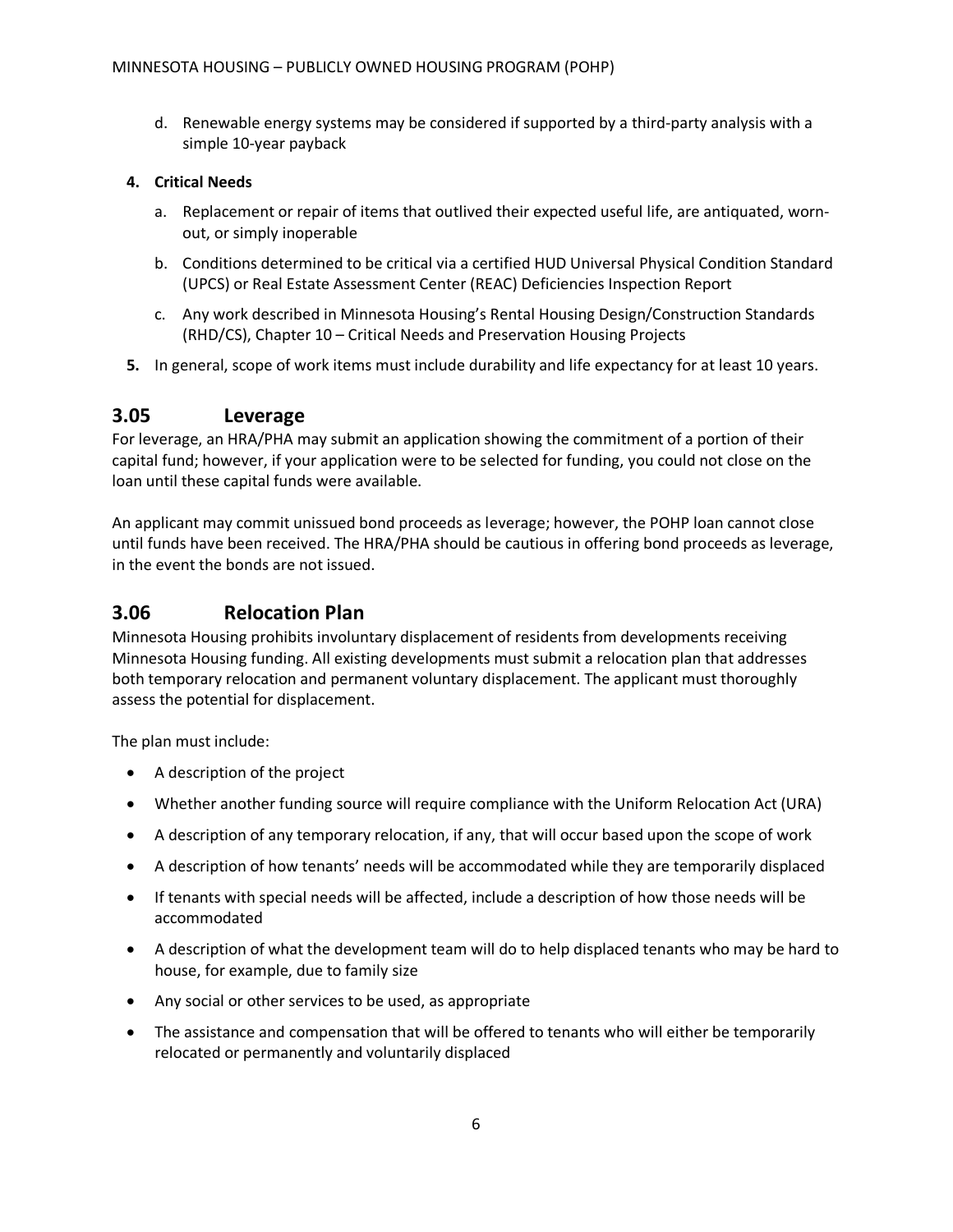- An estimated budget identifying relocation/displacement expenses and an identified funding source
- A timeline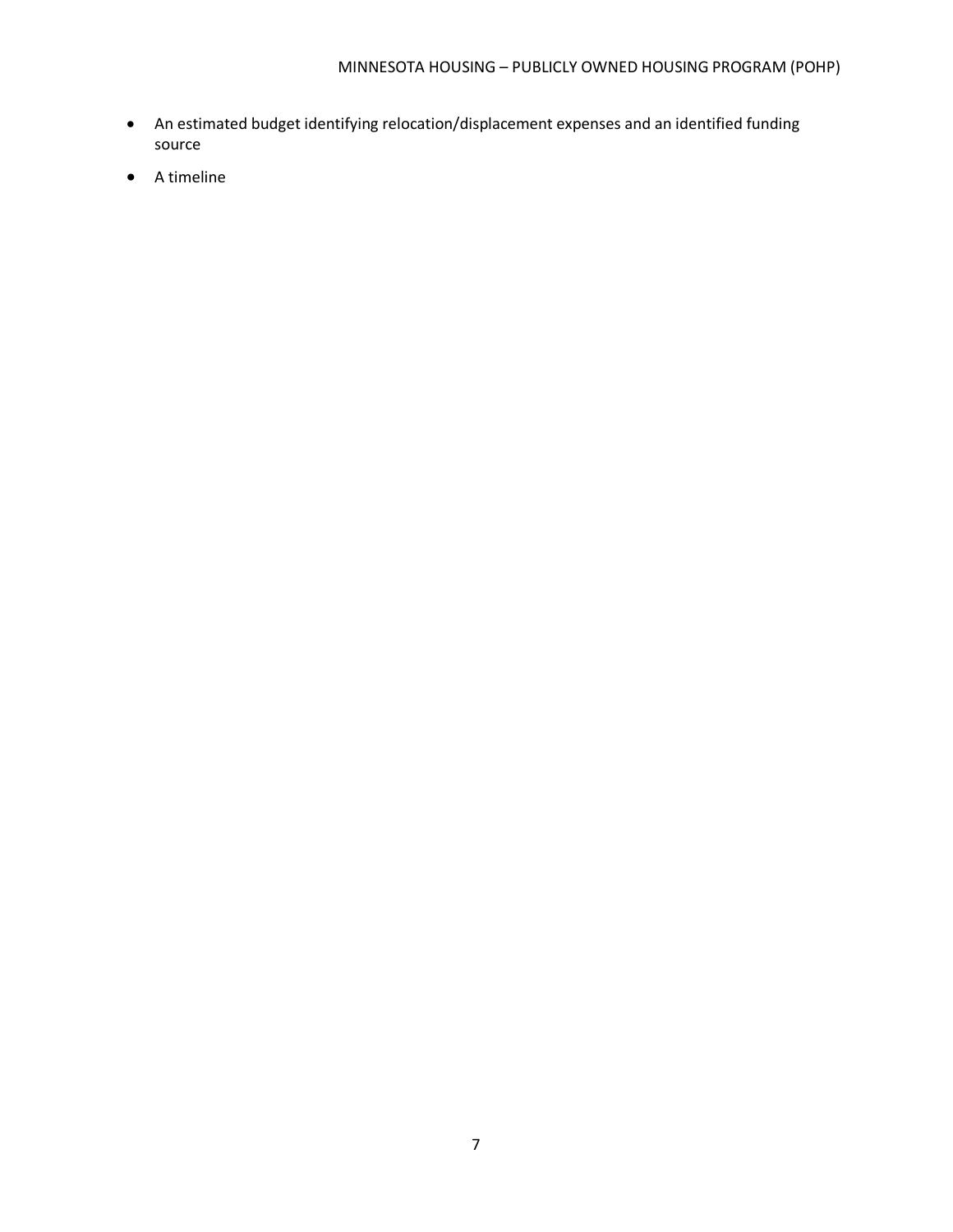## <span id="page-11-0"></span>**Chapter 4 – Selection Process**

#### <span id="page-11-1"></span>**4.01 Review of the POHP Application**

Minnesota Housing staff will review all POHP submissions after the application process has closed on Wednesday, December 19, 2018.

Minnesota Housing will review RFP application submittals for:

- Program eligibility
- Owner capacity
- The ability for an applicant to leverage POHP funds with other resources

Applications will be reviewed based upon the following criteria:

- Scope of work and consequences for not completing the work
- Anticipated operational or utility cost savings
- Geographic distribution of applicants
- First time or repeat applications
- Leverage
- Applicant capacity

A site visit may be conducted by Minnesota Housing staff based upon the proposed scope of work and construction costs.

Minnesota Housing's POHP selection committee will review all proposals and provide recommendations for funding. Recommendations are presented to various staff internally and if approved, recommendations will then be presented to Minnesota Housing's board for final approval.

#### <span id="page-11-2"></span>**4.02 Selection Notification**

Applications recommended for further consideration and additional technical assistance will be presented to Minnesota Housing's board in April 2019. All applicants will be notified of their status after the board has taken action.

Once selected, applicants have 20 months to secure an End Loan commitment or hold a Construction Loan closing.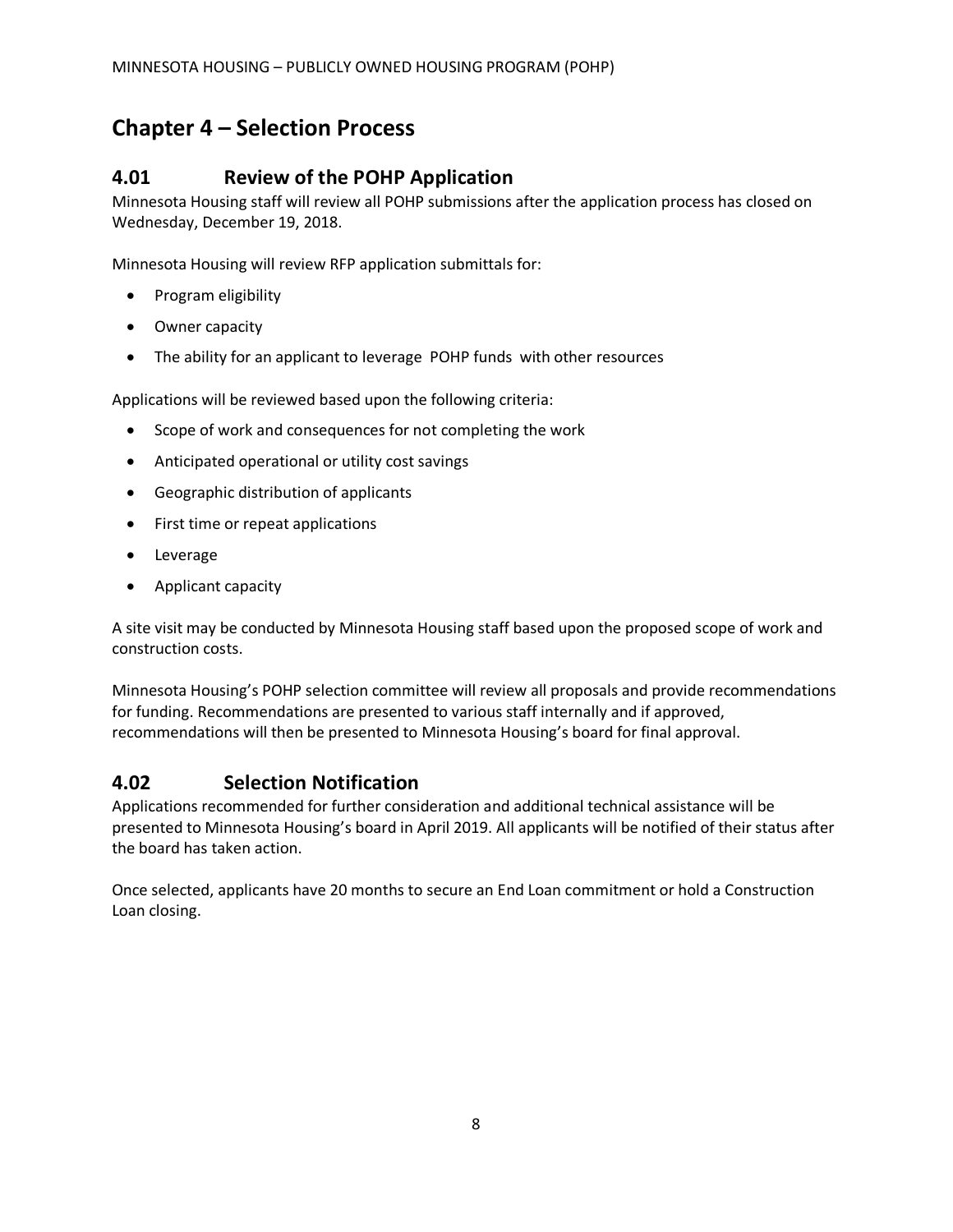## <span id="page-12-0"></span>**Chapter 5 – Post-Selection Processing, Loan Terms and Conditions**

#### <span id="page-12-1"></span>**5.01 Intake and Technical Assistance Kickoff Meeting**

Projects that are selected for further consideration will be required to participate in an initial intake and technical assistance meeting within 90 days of selection. The purpose of the meeting is to review the details of the proposal and the specific requirements of the funding source.

The initial intake and technical assistance meeting will include the discussion of:

- The proposed scope of work
- The need for a third party capital needs assessment
- The need for architectural and/or engineering services
- Required environmental studies
- The potential for a project processing agent
- Whether a general contractor will be required

Minnesota Housing staff will explain POHP program due diligence requirements necessary to obtain an End Loan commitment and a Construction Loan closing. The intake meeting may be in person at Minnesota Housing offices or via GoToMeeting.

#### <span id="page-12-2"></span>**5.02 Due Diligence Checklists**

Following selection, POHP recipients are required to submit due diligence items to proceed to a loan closing or End Loan commitment. Separate checklists exist for Construction Loans and End Loans and can be found on the POHP webpage of Minnesota Housing's website [\(www.mnhousing.gov](http://www.mnhousing.gov/) > Multifamily Rental Partners > Apply for Funding > Deferred Loans > View more information (under Other Deferred Loan Programs).

Due diligence items will be submitted via Box.com.

#### <span id="page-12-3"></span>**5.03 Issuance of Loan Commitment/Loan Closing**

Once due diligence and design reviews are complete, Minnesota Housing will issue a Mortgage Loan Commitment for End Loans or conduct a loan closing for Construction Loans. POHP recipients are able to begin rehabilitation activities once the commitment is issued or the closing has taken place. Construction work should not begin prior to issuance of a Loan Commitment or a Construction Loan closing.

#### <span id="page-12-4"></span>**5.04 Loan Types**

The POHP Loan Commitment term and closing date are determined by the type of loan the applicant requests:

• **Construction Loan** – A permanent, long-term loan to finance construction and eligible soft costs. Loan funds are advanced during construction as the project progresses. The Construction Loan must close within 20 months from the initial Minnesota Housing board approval date.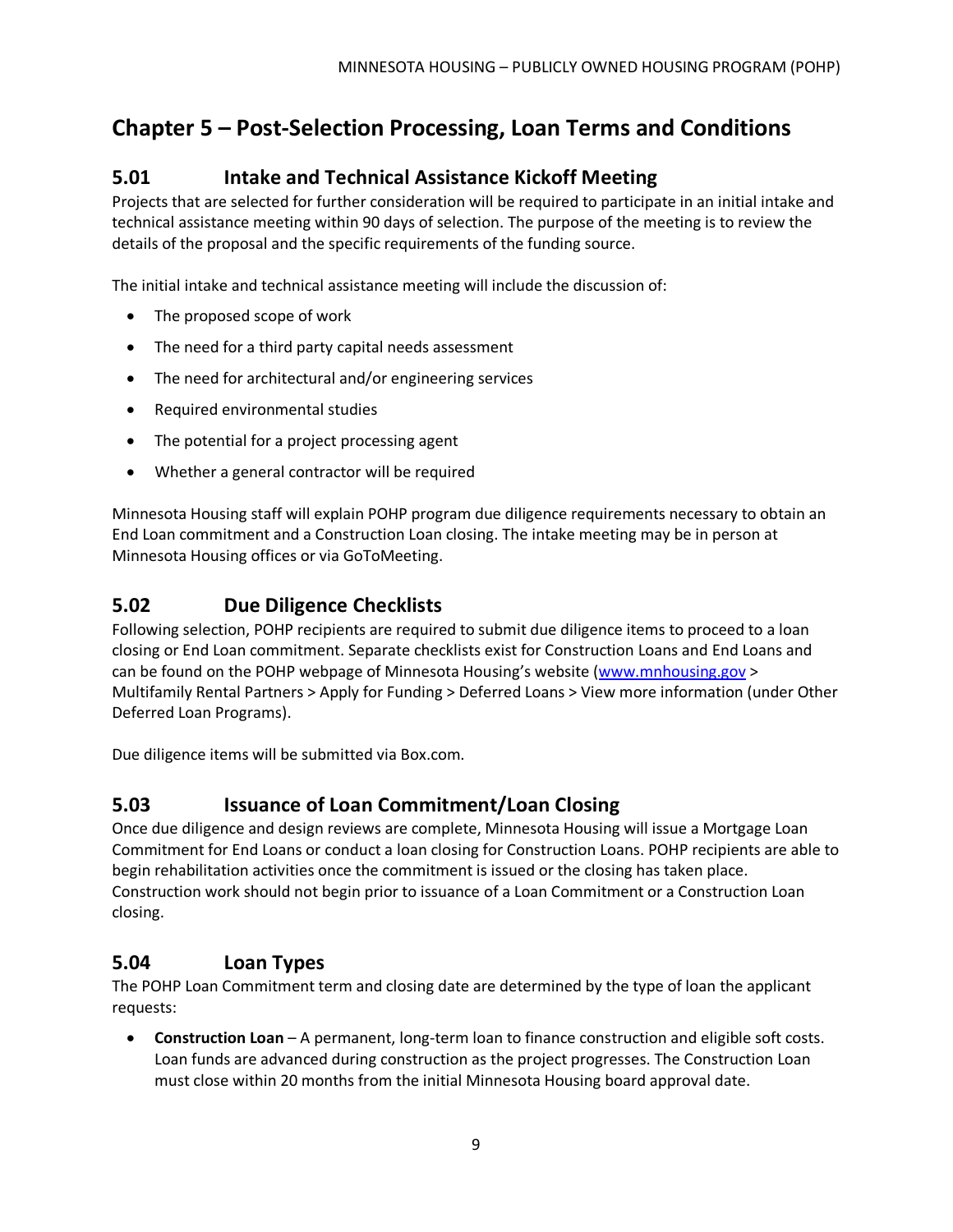• **End Loan** – A permanent, long-term loan that is used to pay off a short-term loan or other form of interim financing. The project must enter into an End Loan commitment within 20 months of board approval. The project must be completed and the loan closed within 18 months once the End Loan commitment is issued.

Either loan type may be available, with Minnesota Housing approval.

If an applicant does not enter into an End Loan commitment or Construction Loan closing within the 20 month term, Minnesota Housing reserves the right to recapture funds or require a commitment extension.

#### <span id="page-13-0"></span>**5.05 Loan Terms**

Selected proposals will be awarded funding in the form of a zero interest, deferred loan with a 20-year term. At the end of the 20-year term, the debt will be forgiven if no event of default has occurred; however, the applicant is required to continue to own and operate the project for a public purpose for a total of 35 years or until it is sold.

The sale of a GO bond financed property cannot occur unless the owner or Minnesota Housing determines by official action that:

- The property is no longer usable or needed to carry out the governmental program for which it was acquired or constructed
- The sale is made as authorized by law
- The sale is made at fair market value
- The sale of the property requires prior written approval by Minnesota Housing and MMB

Minnesota Housing reserves the right to review the HRA's/PHA's POHP eligibility and potential ability to repay POHP funds if the HRA/PHA should no longer participate in HUD's Public Housing Program. At the time of the project loan closing, both a GO bond Declaration and a Declaration of Covenants, Conditions and Restrictions are recorded against the property.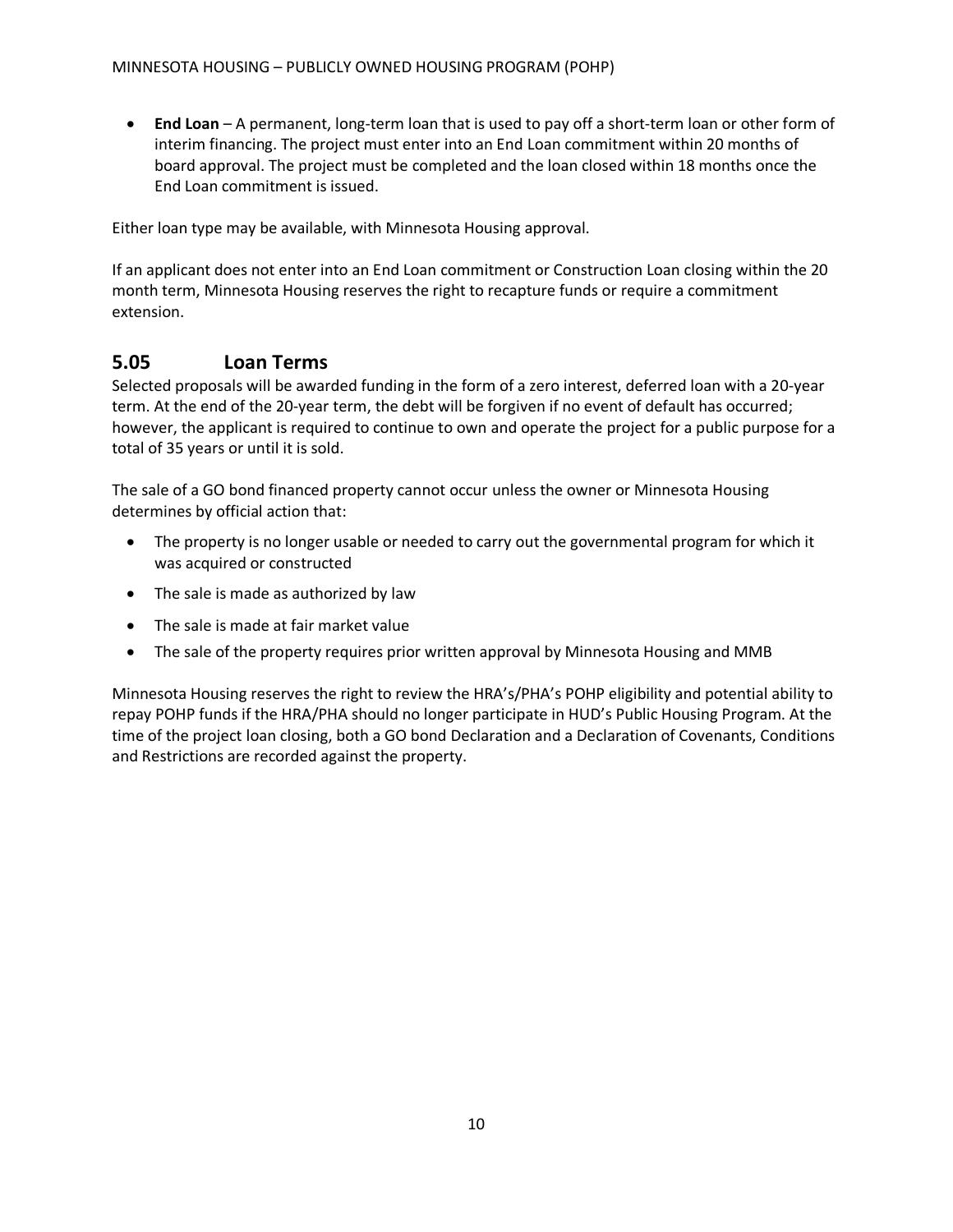## <span id="page-14-0"></span>**Chapter 6 – Design Review and Construction Management**

Every applicant is required to comply with all of the following:

- Applicable requirements of the [Minnesota Housing Rental Design/Construction Standards](http://www.mnhousing.gov/sites/multifamily/buildingstandards)
- The most recently adopted edition of the Minnesota Building Code, International Building Code (IBC)
- Any other local, state and national codes and standards in effect. The most restrictive codes and regulations will apply
- Applicable Building, Benchmarks, and Beyond (B3) sustainability guidelines required for statefunded projects in Minnesota (refer to section 6.05 of this guide), or Minnesota Housing's Limited Scope Sustainability Standards

POHP applicants selected for further processing will confer with the assigned Minnesota Housing staff architect early in the design process to ensure rehabilitation plans and designs meet Minnesota Housing's standards and requirements.

#### <span id="page-14-1"></span>**6.01 Plan Review and Plan Approval**

After the initial intake meeting and approval of scope of work, the applicant must submit construction documents to the assigned Minnesota Housing staff architect at the 50 percent completion phase and the 100 percent completion phase. Loan Commitment for End Loans and loan closing for Construction Loans are contingent upon an approved set of plans. Issuance of an End Loan commitment or a Construction Loan closing will not occur without plan approval. Construction documents may be submitted in hard copy or electronic PDF. Consult with a Minnesota Housing staff architect for submission requirements.

#### <span id="page-14-2"></span>**6.02 Environmental Standards**

Based upon the proposed scope of work, the HUD environmental review (if completed), and discussions with Minnesota Housing staff, the following environmental studies may be required:

- A Phase I Environmental Site Assessment (ESA) with the exception of:
	- o A HUD "Categorical Exclusion Determination" may substitute for a Phase I ESA, if approved by Minnesota Housing, or
	- o A Phase I ESA is not required for projects with a total construction cost less than \$300,000
- Phase II ESAs
- Lead-Based Paint (LBP) Inspection/Assessments
- Asbestos-Containing Material (ACM) Assessments and Asbestos Containing Material (ACM) Operating and Maintenance (O&M) Plans
- Response Action Plans (RAP)
- Ongoing testing during construction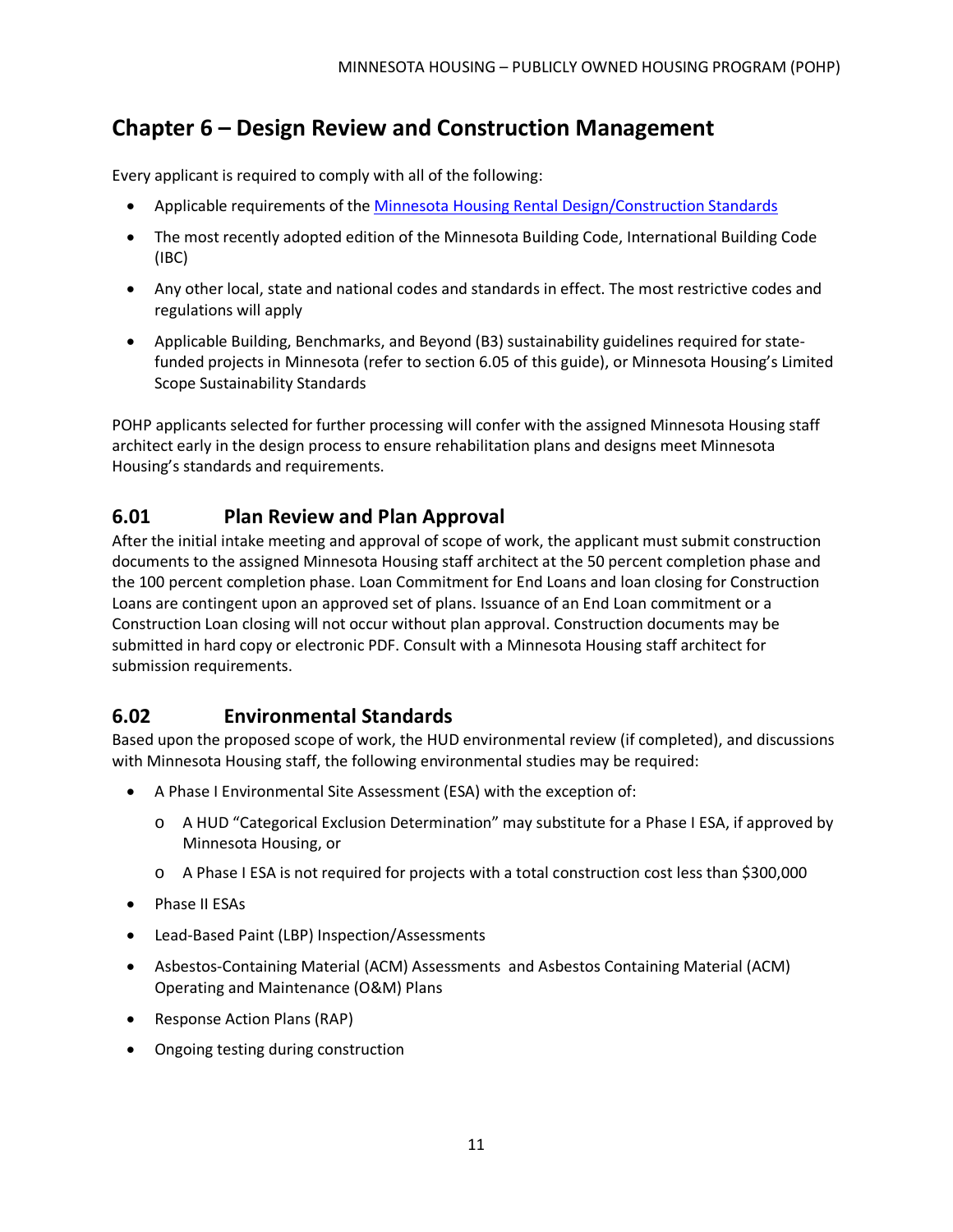## <span id="page-15-0"></span>**6.03 Architectural Services**

If an architect is required, applicants must use the services of a licensed architect and/or licensed professional engineer unless waived per Minnesota Housing's Architect's Guide (also refer to section 2.02 of the Architect's Guide). This may be waived by Minnesota Housing based upon limited scope of work status.

#### <span id="page-15-1"></span>**6.04 Design-build Design and Construction Delivery**

Design-build delivery is not allowed unless approved by Minnesota Housing. Design-build is typically only allowed for single subcontractor-type scope of work such as elevator upgrades, re-roofing, etc.

#### <span id="page-15-2"></span>**6.05 B3 Sustainable Building Guidelines**

The Buildings, Benchmarks, and Beyond (B3) program outlines Minnesota's Sustainable Building Design (MSBD) requirements. Per Minnesota Statutes section §16B.325, all projects funded by GO bond proceeds must comply with B3 Guidelines. More information about B3 is available a[t b3mn.org.](http://b3mn.org/)

Minnesota Housing will work with both the recipient and the Center for Sustainable Building Research (CSBR) to determine if a recipient is required to comply with B3 Guidelines. A recipient is required to comply with B3 Guidelines if **both** of the following apply:

- The building exceeds 10,000 square feet; **and**
- If modifications are made to the HVAC system

If Minnesota Housing and/or the recipient believe that they are not required to comply with B3 Guidelines, they must request a B3 non-applicability waiver from CSBR. A copy of the waiver must be provided to Minnesota Housing via your Box.com account, which will be set up after selection.

**NOTE:** Any projects receiving a B3 waiver are required to comply with [Minnesota Housing's Limited](http://www.mnhousing.gov/sites/multifamily/buildingstandards)  [Scope Sustainability Standards](http://www.mnhousing.gov/sites/multifamily/buildingstandards)**.**

#### <span id="page-15-3"></span>**6.06 Predesign Requirements**

Minnesota Statutes section [§16B.335](https://www.revisor.mn.gov/statutes/?id=16B.335) requires Predesign and legislative review for GO bond funded projects with a total construction cost (including construction contingencies) of \$1.5 million or more. Applicants should review the statute for exemptions.

Predesign is a written plan that is completed prior to designing and constructing the project. It includes information regarding the project purpose, architectural plans, project budget and schedule. It should also include information on staffing as well as the operating budget for the project. Please refer to the Department of Administration webpage and [Predesign Manual for Capital Projects.](http://www.mn.gov/admin/images/RECS-CS-Predesign%2520Manual%2520-5th%2520Ed%2520FINAL%2520Feb2010.pdf)

Applicants who propose projects at or near the \$1.5 million construction cost level should consult with the Department of Administration (Gordon Christofferson, 651.201.2380, gordon.christofferson@state.mn.us) to ensure the correct timeline and procedure are followed.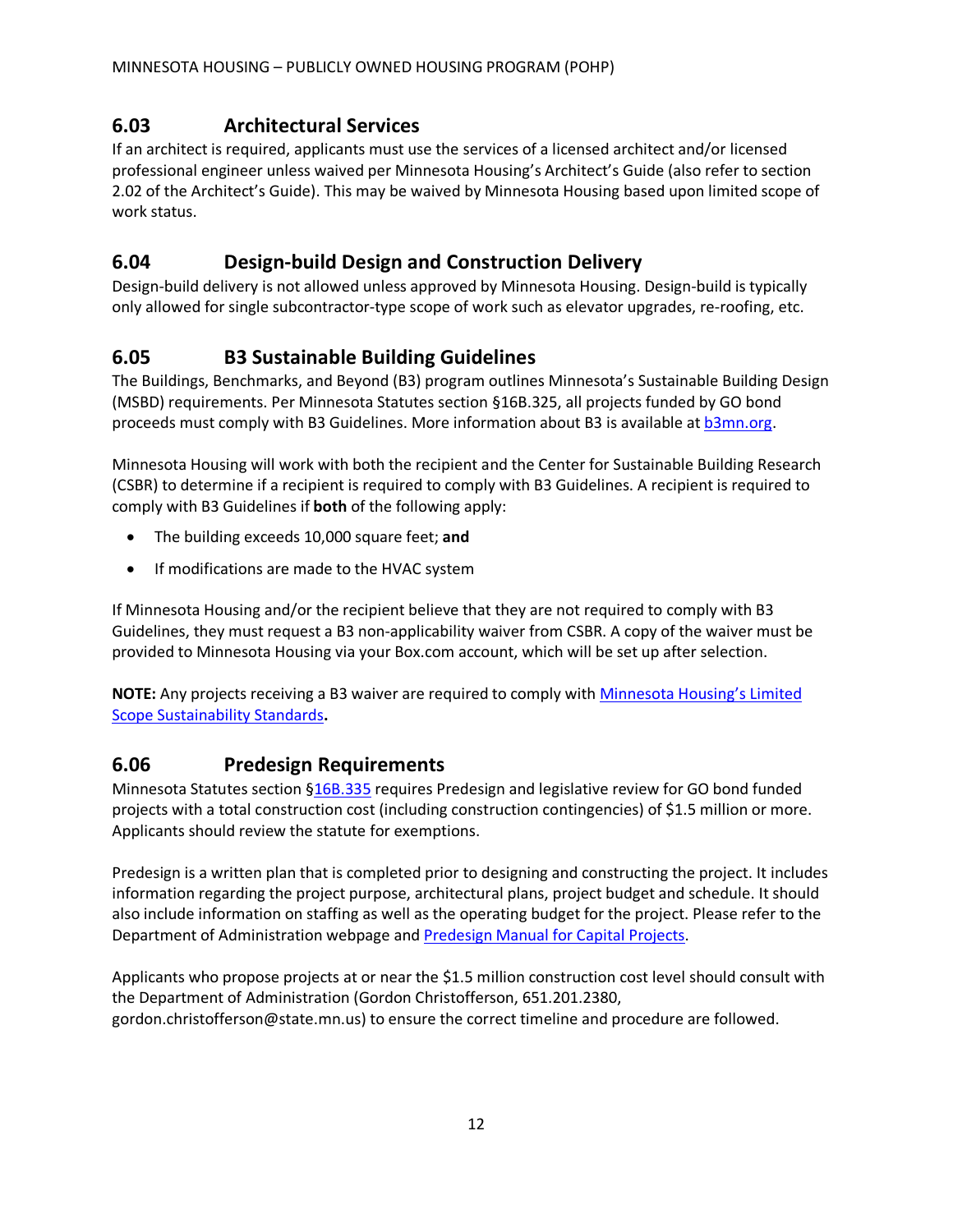## <span id="page-16-0"></span>**6.07 Energy Rebate Analysis**

Minnesota Housing requires POHP funding applicants to apply for energy efficiency incentives from utilities and other sources. The purpose of this requirement is to leverage utility funds in order to increase the energy efficiency in affordable housing properties throughout Minnesota. In order to comply, each application must include information that outlines the type and amount of the available incentives.

For additional information on working with utilities to access energy incentives, please reference the [Utility Incentive Application Process resource.](http://www.mnhousing.gov/get/MHFA_1044247)

Refer to Section 8.03 of Chapter 8 of Multifamily Rental Housing Design/Construction Standards for details on the energy rebate analysis required prior to commitment or closing.

#### <span id="page-16-1"></span>**6.08 Prevailing Wage**

The applicant must agree that it will comply with all of the applicable provisions contained in Minnesota Statutes [Chapter 177.](https://www.revisor.mn.gov/statutes/?id=177.42)

#### <span id="page-16-2"></span>**6.09 Construction Management**

To ensure compliance with approved construction documents and regardless of an End Loan or a Construction Loan, Minnesota Housing must:

- Be granted access to the construction site during construction
- Receive regular construction meeting minutes and observation reports from the PHA's architect (electronic PDF only)
- Receive (electronic PDF only) copies of Request for Proposals (RFP), change orders, Architectural Supplemental Instructions (ASIs), or any other change directive. Change orders must be submitted to and approved by Minnesota Housing prior to acceptance or prior to being executed

#### <span id="page-16-3"></span>**6.10 Jobs Reporting Requirement**

Per Minnesota Statute [§16A.633, subdivision 4](https://www.revisor.mn.gov/statutes/?id=16A.633) (MN Laws of 2012 Chapter 293, Section 28), PHAs are required to:

- Include the [Jobs Reporting Provision language](http://www.mnhousing.gov/download/MHFA_1017206) on Jobs Reporting in the construction contract(s) with the contractor(s)
- Review contracts between the contractor(s) and subcontractor(s) to ensure the [Jobs Reporting](http://www.mnhousing.gov/download/MHFA_1017206)  [Provision Language](http://www.mnhousing.gov/download/MHFA_1017206) is included in construction contract(s)
- Ensure the information in th[e Jobs Reporting Attachment](http://www.mnhousing.gov/download/MHFA_1017207) of the Repayment Agreement is completed by the contractor(s) and is submitted to Minnesota Housing upon project completion
	- o **NOTE:** A Jobs Reporting Attachment must be completed for **each** approved project.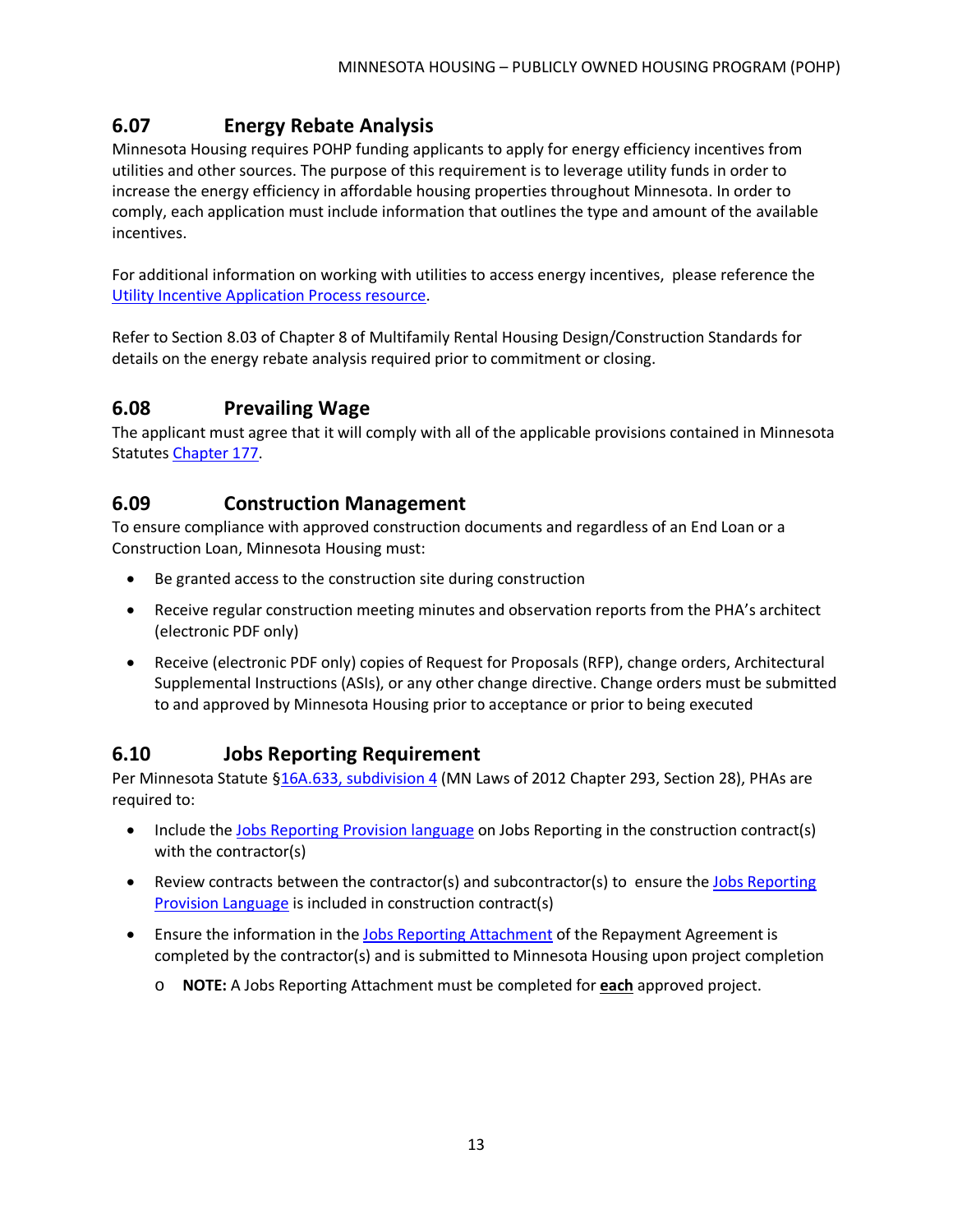#### <span id="page-17-0"></span>**6.11 Construction Loan – Request for Funds Process**

For Construction Loans, contractor pay applications will be reviewed on site once a month at a regularly scheduled pay draw meeting with the owner, general contractor and the PHA's architect in attendance. Upon approval of the pay application by the PHA's architect, the pay application and other soft cost expenses (with receipts) must be submitted to Minnesota Housing using the request for funds process. A detailed explanation of this process can be found on [Minnesota Housing's website](http://www.mnhousing.gov/sites/multifamily/pohp) under the forms and resources section.

A Minnesota Housing staff architect may or may not attend on-site, pay draw meetings. Photos of the construction progress must be included with the pay application. The pay application process may be streamlined based upon a limited scope of work status if approved by Minnesota Housing.

Submittals required for end of construction and project closeout are included in the POHP Mortgage Checklist.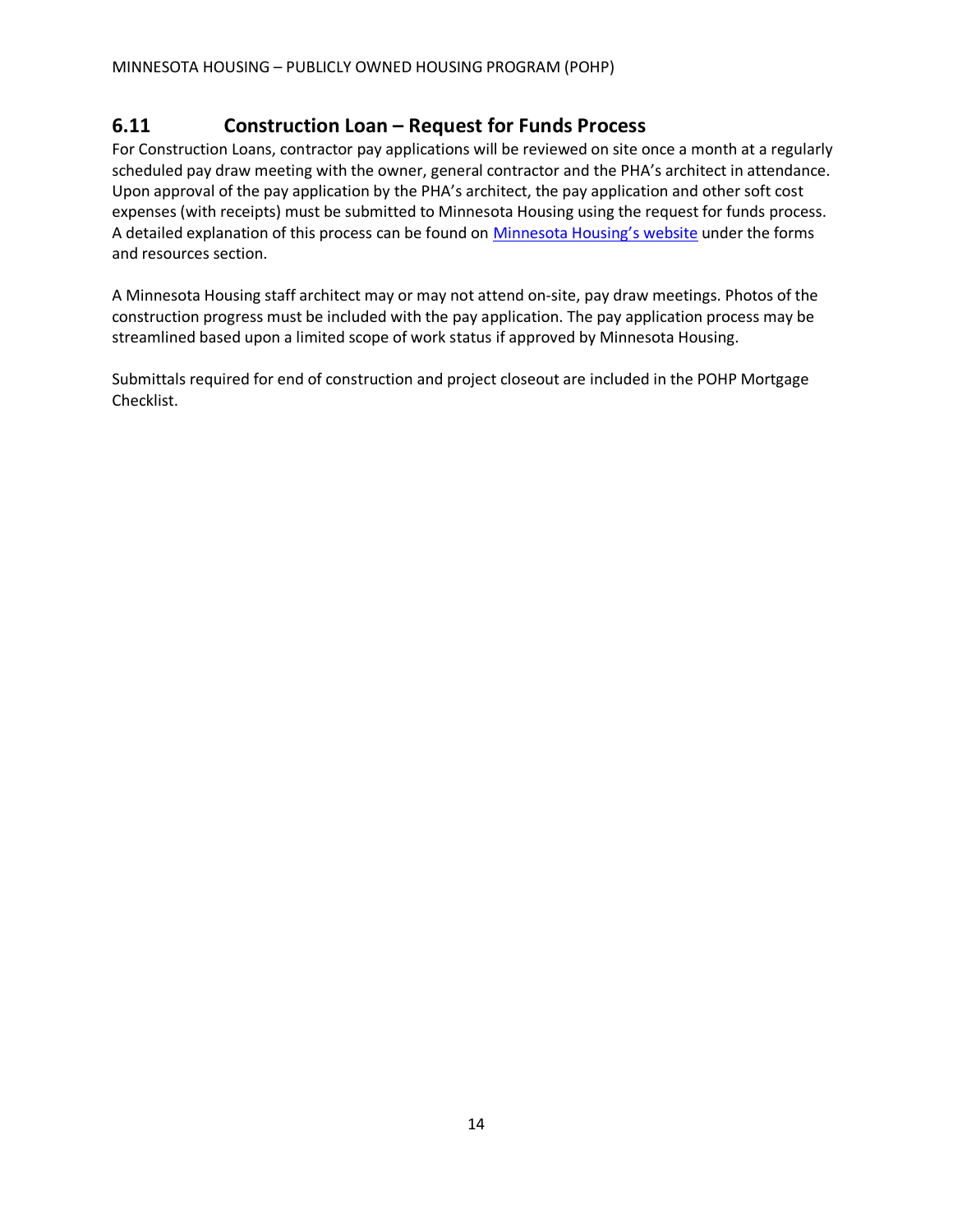# <span id="page-18-0"></span>**Chapter 7 – Compliance Monitoring and Reporting**

#### <span id="page-18-1"></span>**7.01 Compliance Monitoring Requirement**

Minnesota Housing performs periodic inspections of the housing it finances. The frequency of physical inspections is determined by several factors such as loan type, term, loan amount, etc. Owners will be notified in advance of any inspection.

## <span id="page-18-2"></span>**7.02 Compliance Reporting Requirement**

POHP recipients are required to provide annual reporting using Minnesota Housing's Property Online Reporting Tool (PORT). Owners must submit an annual certification of compliance and occupancy data on all restricted units in the property. [Instructions on how to access PORT](http://www.mnhousing.gov/sites/multifamily/compliance) can be found on Minnesota Housing's website.

## <span id="page-18-3"></span>**7.03 Compliance Term**

All projects funded through GO bond proceeds are required to comply with the affordability restrictions and are subject to monitoring and reporting for 35 years beginning on the date of closing.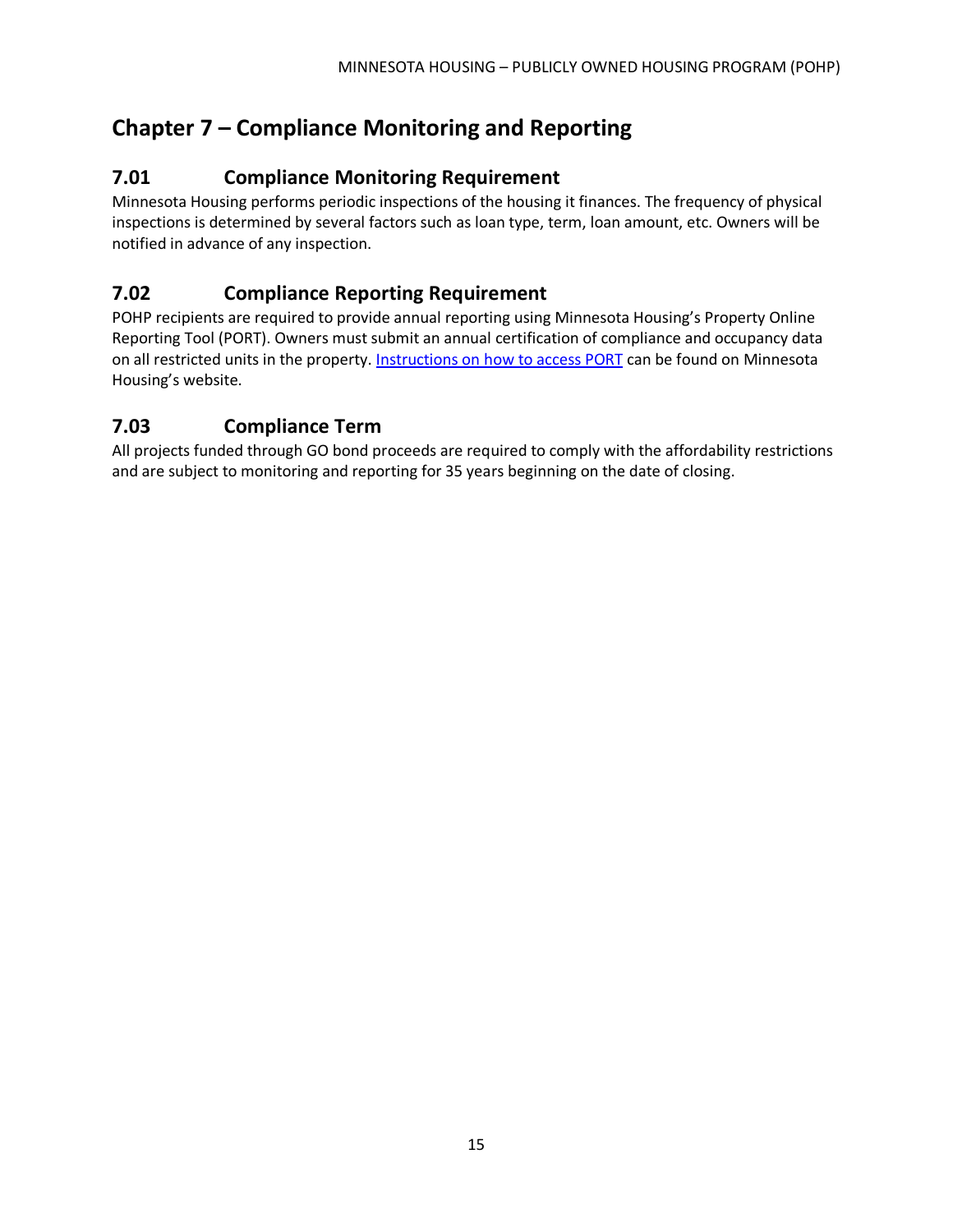## <span id="page-19-0"></span>**Chapter 8 – Fair Housing Policy**

It is the policy of Minnesota Housing to affirmatively further fair housing in all its programs so that individuals of similar income levels have equal access to Minnesota Housing programs, regardless of race, color, creed, religion, national origin, sex, marital status, status with regard to public assistance, disability, familial status, gender identity or sexual orientation.

Minnesota Housing's fair housing policy incorporates the requirements of the Fair Housing Act, Title VIII of the Civil Rights Act of 1968, as amended by the Fair Housing Amendment Act of 1988, as well as the Minnesota Human Rights Act. Housing providers are expected to comply with the applicable statutes, regulations, and related policy guidance. Housing providers should ensure that admissions, occupancy, marketing and operating procedures comply with non-discrimination requirements.

In part, the Fair Housing Act and the Minnesota Human Rights Act make it unlawful to, because of protected class status:

- discriminate in the selection/acceptance of applicants in the rental of housing units;
- discriminate in terms, conditions or privileges of the rental of a dwelling unit or services or facilities;
- engage in any conduct relating to the provision of housing that otherwise make unavailable or denies the rental of a dwelling unit;
- make, print or publish (or cause to make, print or publish) notices, statements or advertisements that indicate preferences or limitations based on protected class status;
- represent a dwelling is not available when it is in fact available;
- deny access to, or membership or participation in, associations or other services organizations or facilities relating to the business of renting a dwelling or discriminate in the terms or conditions of membership or participation; or
- engage in harassment or quid pro quo negotiations related to the rental of a dwelling unit.

Minnesota Housing has a commitment to affirmatively further fair housing for individuals with disabilities by promoting the accessibility requirements set out in the Fair Housing Act, which establish design and construction mandates for covered multifamily dwellings and requires housing providers to make reasonable accommodations and to allow persons with disabilities to make reasonable modifications.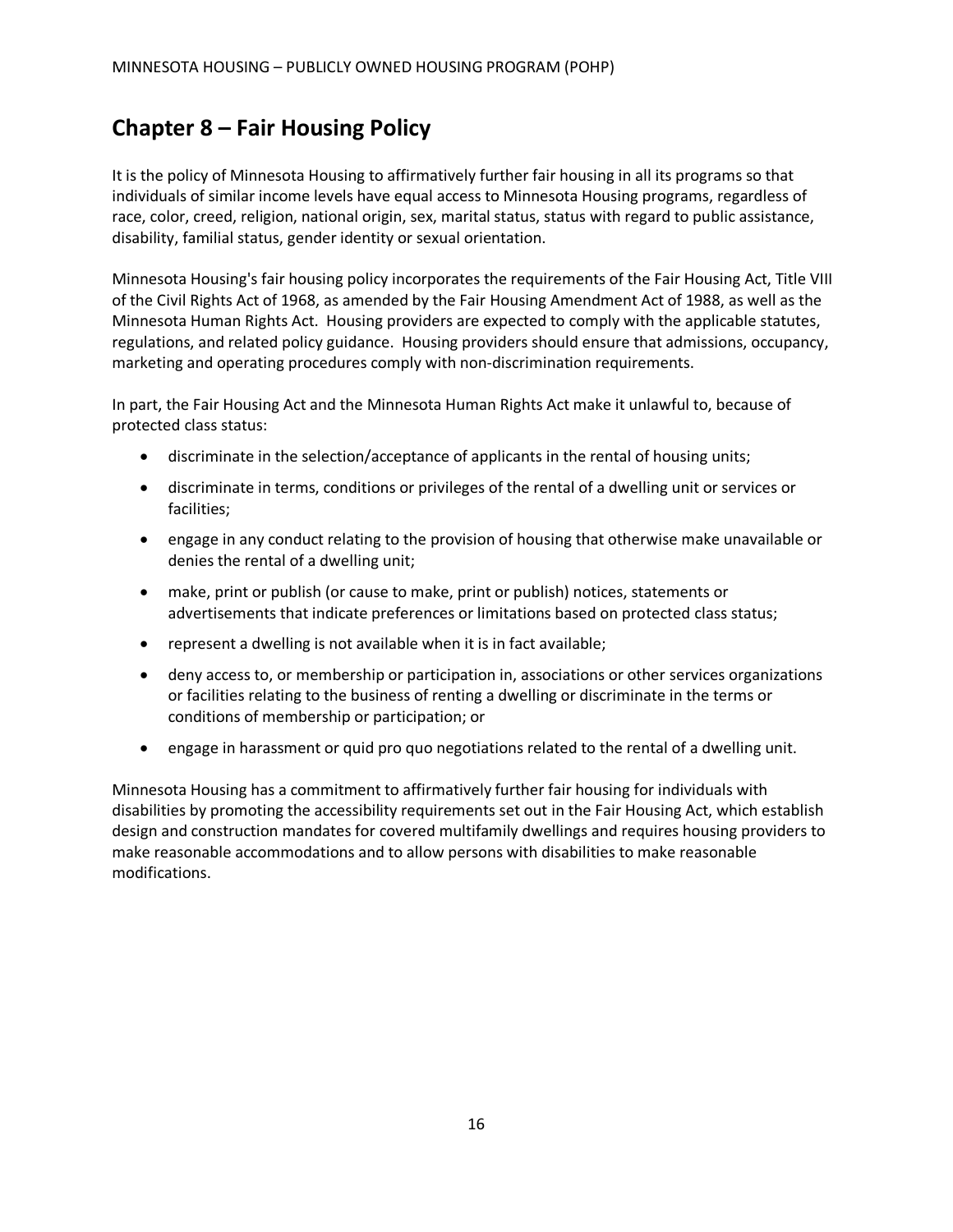# <span id="page-20-0"></span>**Chapter 9 – Fraud, Misuse of Funds, Conflict of Interest, Suspension, and Disclosure and Reporting**

#### <span id="page-20-1"></span>**9.01 Fraud**

Fraud is any intentionally deceptive action made for personal gain or to damage another.

Any person or entity (including its employees and affiliates) that enters into an agreement with Minnesota Housing and witnesses, discovers evidence of, receives a report from another source, or has other reasonable basis to suspect that fraud or embezzlement has occurred must immediately make a report through one of the ways described in section 9.05.

#### <span id="page-20-2"></span>**9.02 Misuse of Funds**

A loan or grant agreement is a legal contract between Minnesota Housing and the borrower or grantee. The borrower or grantee promises to use the funds to engage in certain activities or procure certain goods or services while Minnesota Housing agrees to provide funds to the borrower or grantee to pay for those activities, goods or services. Regardless of the Minnesota Housing program or funding source, the borrower or grantee must use Minnesota Housing funds as agreed, and the borrower or grantee must maintain appropriate documentation to prove that funds were used for the intended purpose(s).

A misuse of funds shall be deemed to have occurred when: (1) Minnesota Housing funds are not used as agreed by a borrower or grantee; or (2) A borrower or grantee cannot provide adequate documentation to establish that Minnesota Housing funds were used in accordance with the terms and conditions of the loan or grant agreement.

Any borrower or grantee (including its employees and affiliates) of Minnesota Housing funds that discovers evidence, receives a report from another source, or has other reasonable basis to suspect that a misuse of funds has occurred must immediately make a report through one of the ways described in section 9.05.

#### <span id="page-20-3"></span>**9.03 Conflict of Interest**

A conflict of interest, actual, potential, or perceived, occurs when a person has an actual or apparent duty or loyalty to more than one organization and the competing duties or loyalties may result in actions which are adverse to one or both parties. A potential or perceived conflict of interest exists even if no unethical, improper or illegal act results from it.

An individual conflict of interest is any situation in which one's judgment, actions or non-action could be interpreted to be influenced by something that would benefit them directly or through indirect gain to a friend, relative, acquaintance or business or organization with which they are involved.

Organizational conflicts of interest occur when:

- A contracting party is unable or potentially unable to render impartial assistance or advice to Minnesota Housing due to competing duties or loyalties
- A contracting party's objectivity in carrying out the award is or might be otherwise impaired due to competing duties or loyalties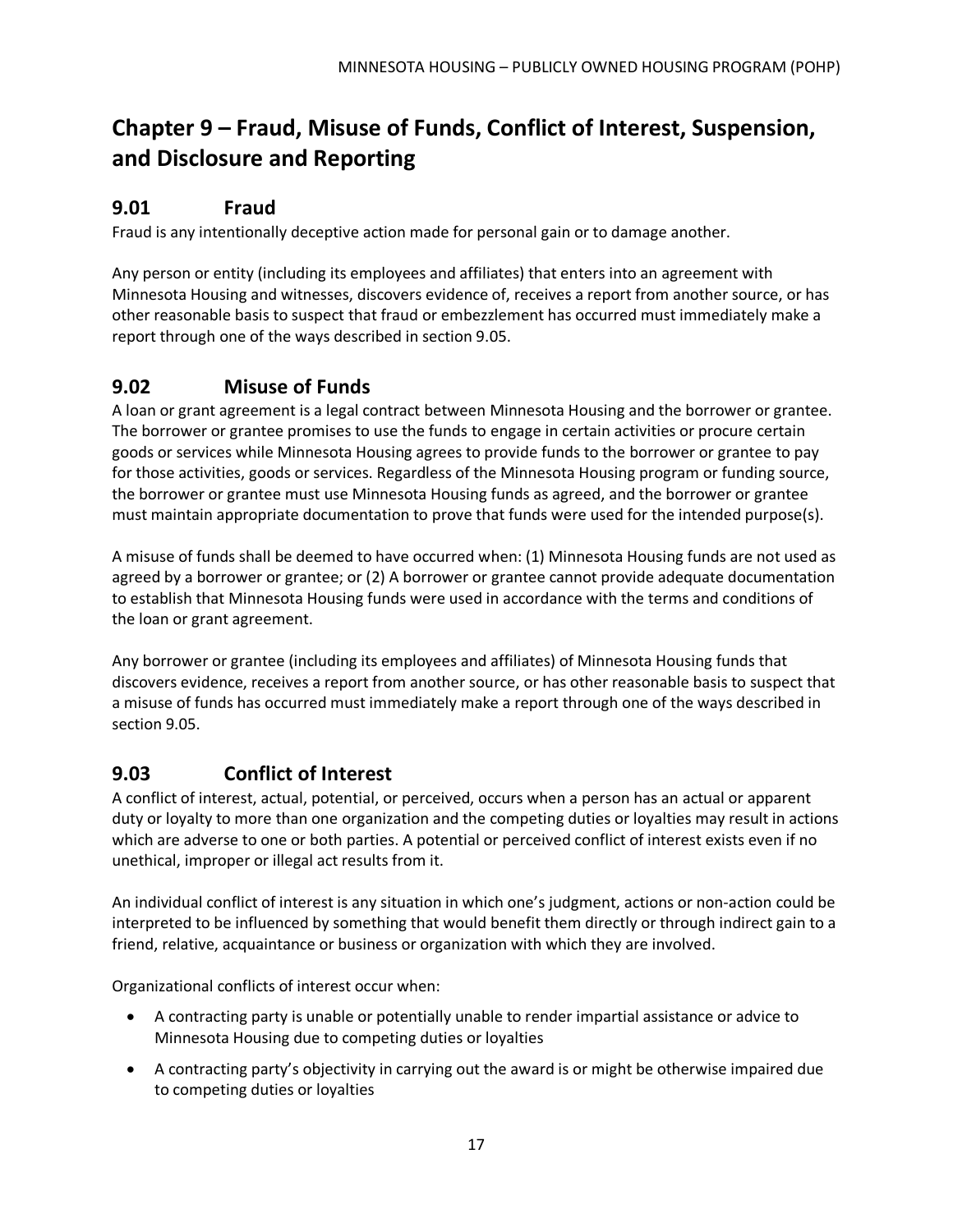• A contracting party has an unfair competitive advantage through being furnished unauthorized proprietary information or source selection information that is not available to all competitors

Once made aware of a conflict of interest, Minnesota Housing will make a determination before disbursing any further funds or processing an award. Determinations could include:

- Revising the contracting party's responsibilities to mitigate the conflict
- Allowing the contracting party to create firewalls that mitigate the conflict
- Asking the contracting party to submit an organizational conflict of interest mitigation plan
- Terminating the contracting party's participation

Any person or entity (including its employees and affiliates) that enters into an agreement with Minnesota Housing must avoid and immediately disclose to Minnesota Housing any and all actual, perceived or potential conflicts of interest through one of the ways described in section 9.05.

A contracting party should review its contract agreement and request for proposals (RFP) material, if applicable, for further requirements.

#### <span id="page-21-0"></span>**9.04 Suspension**

By entering into any agreement with Minnesota Housing, a contracting party represents that the contracting party (including its employees or affiliates that will have direct control over the subject of the agreement) has not been suspended from doing business with Minnesota Housing. Refer to Minnesota Housing's website for a list of [suspended individuals and organizations.](http://www.mnhousing.gov/sites/np/suspensions)

#### <span id="page-21-1"></span>**9.05 Disclosure and Reporting**

Activities required to be reported under this chapter may be made in any of the following ways:

- Minnesota Housing's Chief Risk Officer
- Any member of Minnesota Housing'[s Senior Leadership Team](http://www.mnhousing.gov/sites/np/leadership)
- The Minnesota Housing hotline reporting service vendor, EthicsPoint, by calling toll-free 866.886.1274 to speak with a live operator or by visiting the EthicsPoint reporting [webpage](https://secure.ethicspoint.com/domain/media/en/gui/30639/index.html)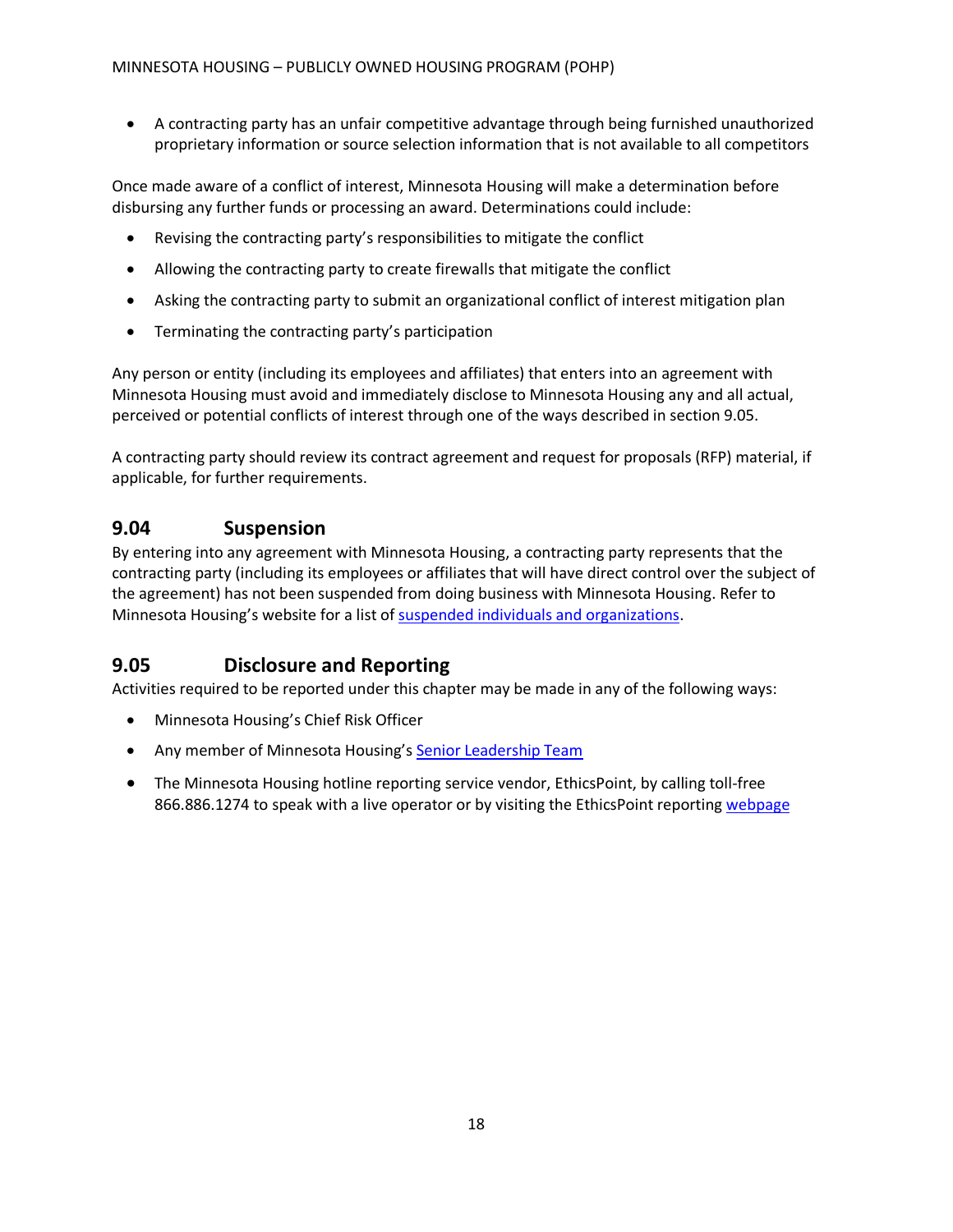# <span id="page-22-0"></span>**Appendix A – Terms**

| <b>Term</b>                               | <b>Definition</b>                                                                                            |
|-------------------------------------------|--------------------------------------------------------------------------------------------------------------|
| Buildings, Benchmarks, and<br>Beyond (B3) | Guidelines developed for state-funded projects in Minnesota to ensure<br>projects meet sustainability goals. |
| <b>Community Development</b>              | A local government agency as defined in Minnesota Statutes Section                                           |
| Agency (CDA)                              | §462C.02, subdivision 6, responsible for the management and                                                  |
|                                           | operation of its local public housing program and/or other types of                                          |
|                                           | housing, community or economic development programs.                                                         |
| Construction Loan                         | A construction/permanent, long-term loan to finance                                                          |
|                                           | construction/rehabilitation and eligible soft costs. - The loan funds are                                    |
|                                           | advanced incrementally during construction/rehabilitation.                                                   |
| End Loan                                  | A permanent, long-term loan that is used to pay off a short-term                                             |
|                                           | construction/rehabilitation loan or other form of interim financing.                                         |
| General Obligation (GO)                   | Debt instruments issued by states and local governments to raise funds                                       |
| <b>Bonds</b>                              | for public works that are backed by the full faith and credit of the<br>issuing municipality.                |
| Housing and Redevelopment                 | A local government agency as defined in Minnesota Statutes Section                                           |
| Authority (HRA)                           | §462C.02, subdivision 6, responsible for the management and                                                  |
|                                           | operation of its local public housing program and/or other types of                                          |
|                                           | housing, community, or economic development programs.                                                        |
| <b>Jobs Reporting</b>                     | The state mandated reporting requirement to ensure women and                                                 |
|                                           | minorities have equal access to jobs created by Minnesota Housing                                            |
|                                           | funded projects.                                                                                             |
| Loan Commitment                           | A contractual agreement between Minnesota Housing and the                                                    |
|                                           | borrower that sets forth the terms under which Minnesota Housing will                                        |
|                                           | lend funds to the borrower for a project.                                                                    |
| Predesign                                 | A plan required by local government units utilizing funding from the                                         |
|                                           | state legislature for capital improvement projects exceeding \$1.5<br>million in construction costs.         |
| <b>Public Housing Authority</b>           | A state, county, municipality, or other governmental entity or public                                        |
| (PHA)                                     | body, or agency or instrumentality of these entities, that is authorized                                     |
|                                           | to engage or assist in the development or operation of low-income                                            |
|                                           | housing under the United States Housing Act of 1937 (42 U.S.C. 1437et                                        |
|                                           | $seq.$ ).                                                                                                    |
| Uniform Relocation Act (URA)              | The Uniform Relocation Act applies to federally funded projects                                              |
|                                           | involving rehabilitation or acquisition. - The URA provides displaced                                        |
|                                           | persons with fair, equitable treatment and protection from                                                   |
|                                           | disproportionate injury by projects designed to benefit the public. The                                      |
|                                           | URA requirements must be adhered to by the owner. If the borrowing                                           |
|                                           | entity will be displacing or temporarily relocating tenants, a tenant                                        |
|                                           | relocation plan that conforms to all URA requirements is required and                                        |
|                                           | must include an outline of how tenants will be accommodated during                                           |
|                                           | construction, an overview of construction activities, a project timeline,                                    |
|                                           | an estimated budget, and whether or not the scope of work will require                                       |
|                                           | temporary or permanent relocation.                                                                           |